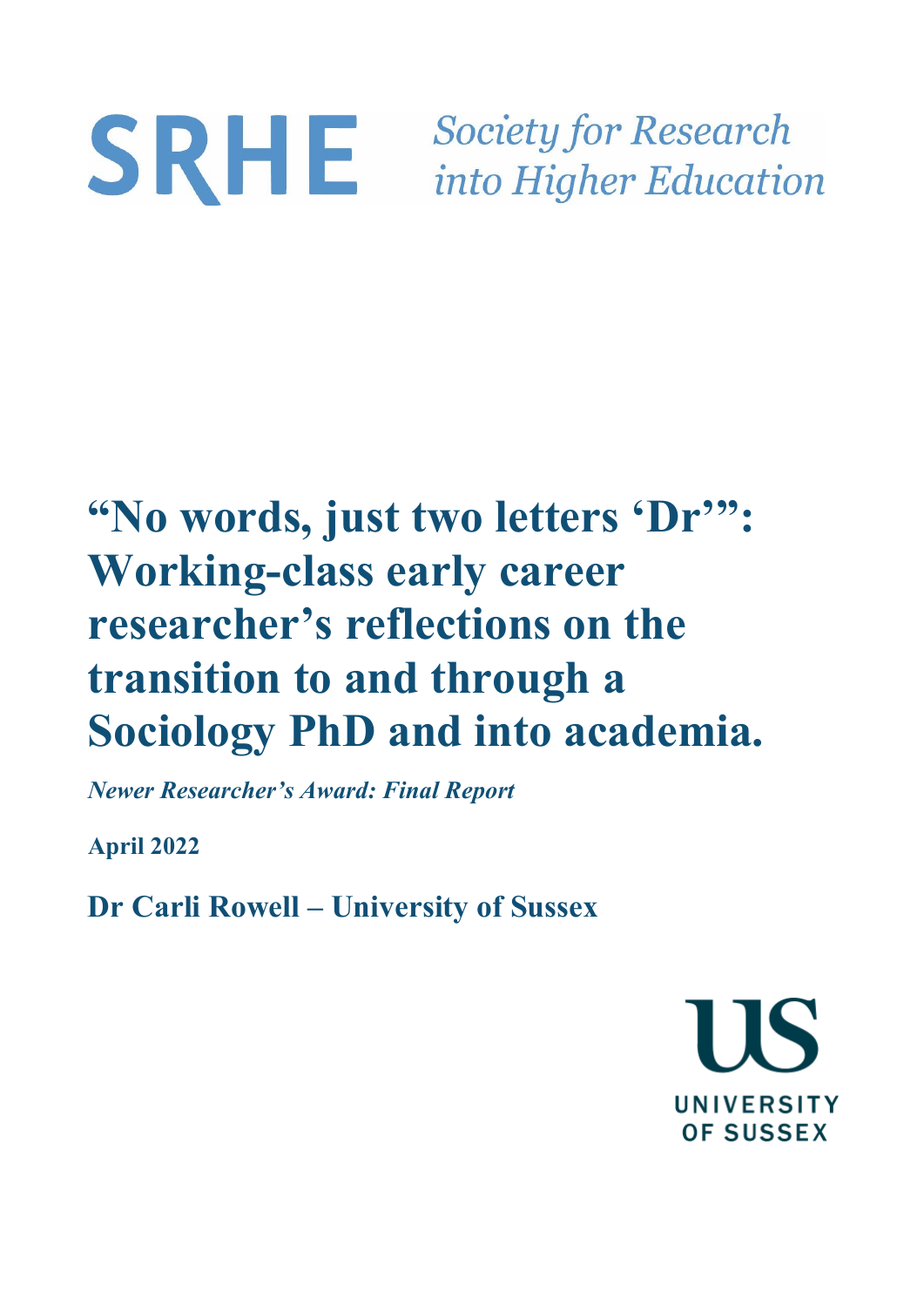# **Contents**

Disclaimer: The views expressed in this report are the authors' and do not necessarily reflect those of the Society for Research into Higher Education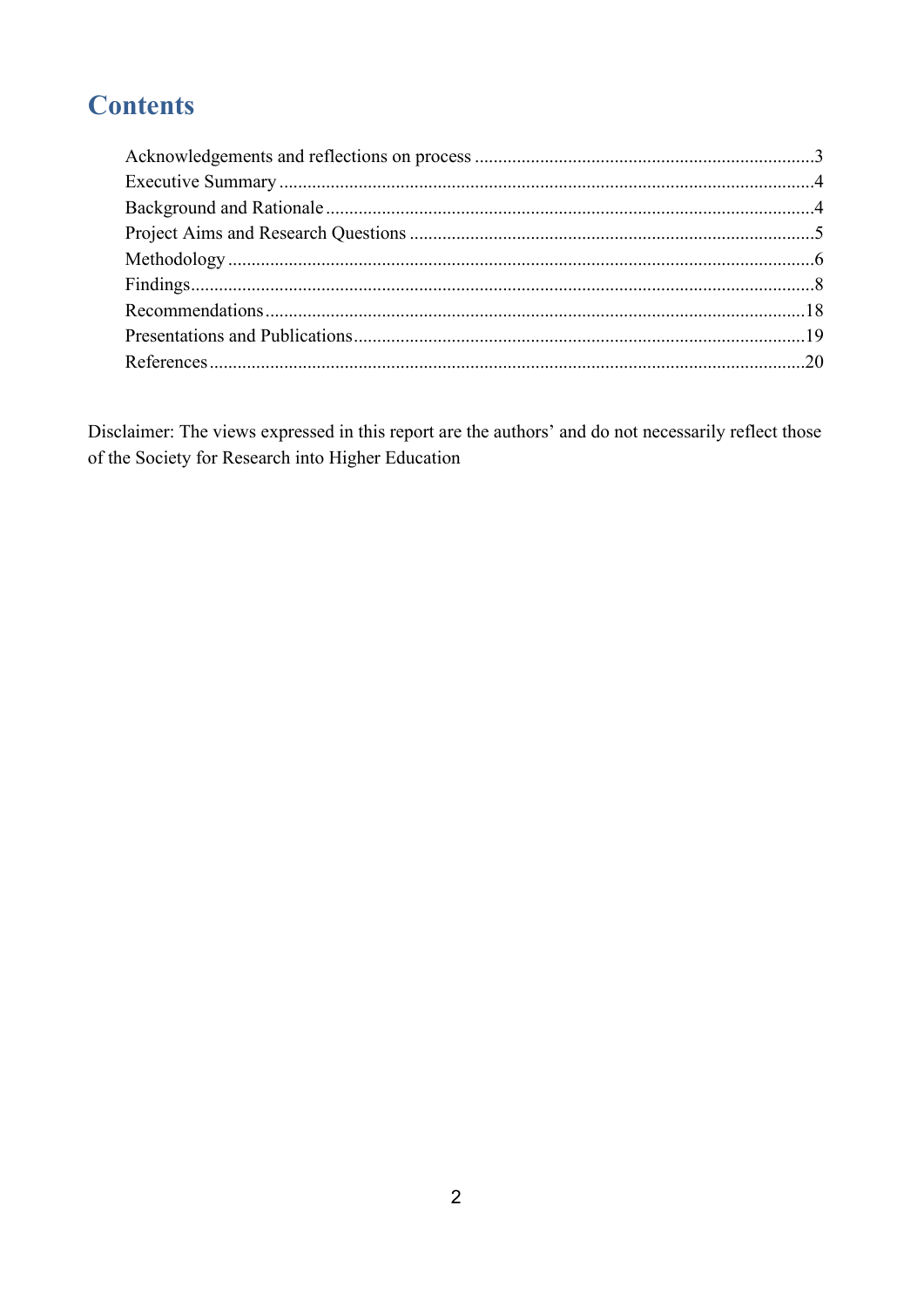# <span id="page-2-0"></span>**Acknowledgements and reflections on process**

Firstly, I would like to thank Dr Kirsty Finn, for encouraging me to submit to the SRHE Newer Researcher funding scheme in the initial instance. For mentoring me through the application process, providing me with insightful guidance on how to focus and frame my project, for sharing some of the 'unwritten rules' of what a funding application requires, for introducing me to the work of Berlant and for stressing the importance of the projects themes and focus and indeed helping me refine them into something sociologically meaningful and manageable. On this note, I would also like to thank Dr Emily Danvers for very kindly sharing with me her successful SRHE Newer Researcher proposal for the project 'Prevent/ing criticality: the pedagogical impact of PREVENT in UK universities'. As mentioned in greater detail below, I would like to thank SRHE for their supportive approach to this project's timeline and methodology in light of restraints bought about by the pandemic as well as those pertaining to my own personally and professional trajectory, especially Rob Gresham. The SRHE's support and flexibility demonstrates their commitment to early career researchers and to equitable research practices per se. I would also like to thank my mentor on this project, Professor Yvette Taylor. Finally, I would like to thank the people that have made this research possible, the thirteen participants of this study that took time out of their working day to share with me their journeys to and through doctoral study and into and out of academia. Thank you for trusting me with your personal biographies and stories (many of which were deeply personal and sensitive). Importantly, I thank you for talking so openly and honestly with me, in a field as small as British sociology I am grateful that you trust me to talk freely and hope I have sufficiently conveyed your experiences, thoughts and feelings sufficiently.

#### **A Note on Timeline**

Much time has passed since I received confirmation that I had received the SRHE Newer Researcher Funding Award. This project spanned a far longer timeline that initially envisaged, a complex mix unforeseen personal, professional and pandemic issues arose. The first, moving from an academic job at the University of Glasgow, Scotland as a post-doctoral researcher to a teaching focused lectureship at the University of Sussex, England and the need to orient my time and attention to my new day job at hand. Then, the pandemic hit, with my initial plans on face-to-face interviews, group work sessions and on campus walking tours I decided to pause the project, in the hope that normality would soon resume. This was not, however, to be and so I decided to move forward with the fieldwork using online methods. Then in late 2020 early 2021 my endometrioses symptoms reemerged, and it became apparent that I would need a second laparoscopy, and so the wait for surgery began, with symptoms becoming worse as time progressed thus subsequently delaying the speed at which the project progressed as I conducted interviews throughout 2021 starting in March and ending in December. Throughout this project, I have missed nearly every deadline given to me, as you can imagine as an early career researcher, imposterism pervaded. I had always been on time with projects and deadline, was it that this time I just couldn't manage? No, it was not. It was just because a lot of life had happened all at once, a major job change, a pandemic and then long wait for major surgery followed by recovery. I am exceptionally grateful to SRHE for their understanding and flexibility and especially to Rob Gresham for the support, care and empathy extended to me.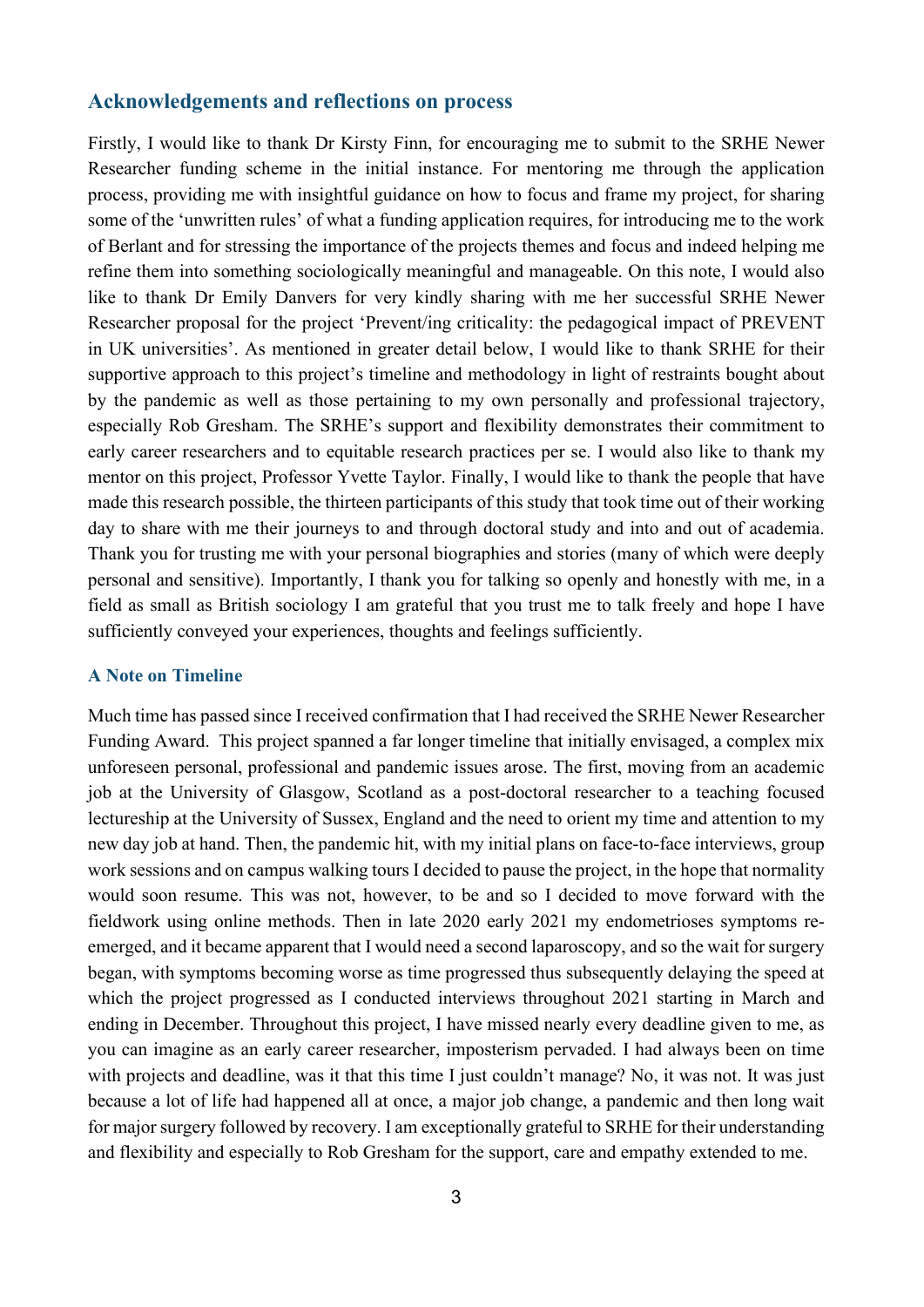# <span id="page-3-0"></span>**Executive Summary**

Thirteen working-class early career researchers were interviewed across a range of universities in the UK, all of whom had studied for PhD's in sociology, twelve had completed their PhD's, one had left prior to completion. Ten participants were currently employed in academia (precariously or otherwise), and three had chosen to leave academia, working instead in the third sector. Participants described, in depth and detail their experiences of journeying to and through a Sociology PhD and into academia and highlighted several barriers and strategies for success. In journeying to the PhD, the importance of receiving scholarship funding and the importance of the VIP, often academic points of contacts, who are mostly (though not always) from a working-class background who functioned as a kind of 'gatekeeper' to post-graduate study and academia in terms of sparking the notion that doctoral study was as possible pathway and provided a window into academia, demystifying academia, the postgraduate applications / scholarship process. Participants accounts also demonstrate a range of barriers, including a rejection of the need to be hyper geographically mobile in order to secure academic employment, the precarious nature of navigating the academic job market and academia per se. Participants also spoke at length about the multitude of skills and experiences that they were required to demonstrate in order to navigate the academic job market. The future of UKHE and the diversity of leadership and scholarship is currently under threat. I argue that the values of diversity, accessibility, and inclusivity, especially that of class diversity that universities are quick to espouse be placed at the centre of higher education policy and practice, especially so at the postgraduate level.

# <span id="page-3-1"></span>**Background and Rationale**

This SRHE Newer Researcher's Award funded project aimed to explore the lived experience of being working-class and moving through doctoral study into the academic workforce. It was motivated by the fact that higher-education has historically existed as sit of exclusion for the working-classes, from participation to knowledge production and leadership. Despite the global massification of education higher education continues to operate as a classed pathway and bastion of classed knowledge, especially so given academia's classed ceiling.

Notwithstanding the expansion of doctoral study, it continues to operate as a classed pathway (Pásztor and Wakeling 2018); a problem exacerbated by the surplus of doctoral graduates and an increasingly congested precarious global academic labour market. Although a prerequisite for academic careers, the doctorate no longer operates as a passport *into* the ivory tower. Instead, to get in and get on, survive, and thrive aspiring academics are required to demonstrate their academic par excellence though a portfolio of skills and successes, from teaching excellence, world leading publications to winning funding and everything else in between and on the periphery. Herein lay the 'enterprising' and 'superstar' early career academic (Knights and Clarke 2014: 338; the "academic super-hero' [who is] capable of being everything to everyone" (Pitt and Mewburn 2016:99).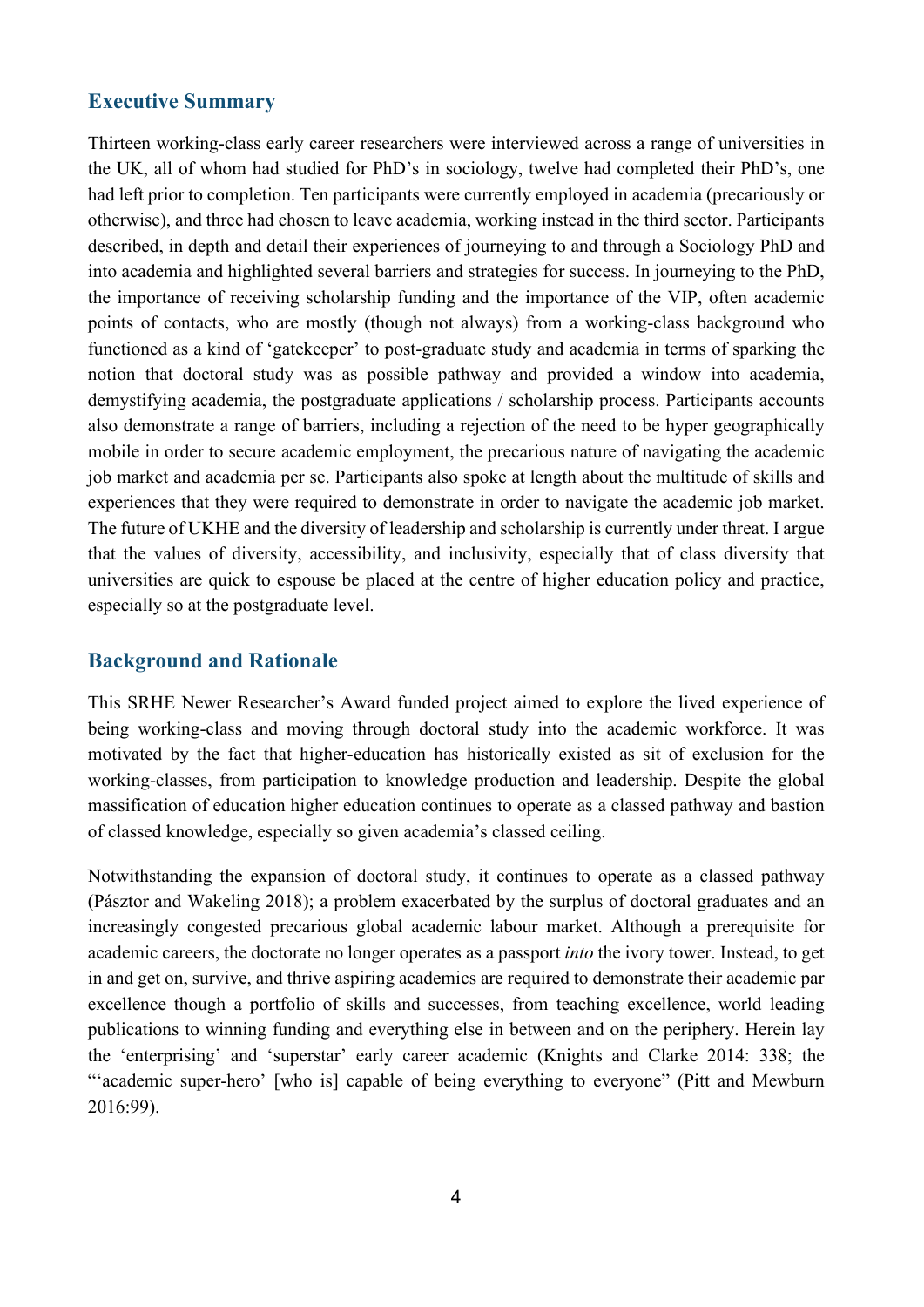However, not everyone *is capable* of being everything to everyone. "The negative affects circulating in HE institutions have the capacity to attach themselves to particular bodies more easily than others" (Loveday 2016:1142) with the working-class academic being one such body (Taylor and Lahad 2018; Breeze 2018). It is now accepted that the 'leaky pipeline' (Handforth 2018) of academia, whereby 'non-traditional' bodies remain absent from professorial and higher managerial positions within UKHE threatens the diversity of scholarship and leadership. As Diane Reay argued over two decades ago "the experiences of the working classes get left out because they have no constituency in academia" (Reay 1997: 27). This project sees to add to this existing body of literature by conducting a concerted UK based study exploring the effects of neo-liberal academia upon working-class, aspiring academics navigating doctoral study and early career academia.

#### <span id="page-4-0"></span>**Project Aims and Research Questions**

This project builds on feminist research that calls out the 'toxic impossibilities' (Pereira 2016) of neoliberal academic life (Breeze 2018; Gill and Donaghue 2016; Loveday 2018; Pereira 2016, 2017; McLean 2016; Nash 2019). Specifically, it explores how first generation, working-class ECRs navigate the "intolerable demands" (Gill 2010: 237) of neoliberal academia. The research recognises that academia, for working-class aspiring academics remains a seductive endeavour (Taylor 2013) as they often engage in the 'labour of love' (Cannizzo 2017) out of "an ethic of service to others less 'lucky' than them" (Mahony & Zmroczek 1997:5). It aims to explore the extent to which academia, for working-class ECRs operates as 'cruel optimism'; that is, "a relation of attachment to comprised conditions of possibility whose realization is discovered either to be impossible, sheer fantasy, or too possible and toxic" (Berlant 2011: 21). After all, it is "those less socio-economically affluent who are less able to 'ride the wave' of precarity in the sector" (Read & Leathwood 2018:346).

To do this, this study explored thirteen working-class, ECR lived experiences of moving through doctoral study into the academic workforce. It seeks to make visible the successes, hurdles and ambivalences of this precarious and often invisible group of academics. This project adopts a Bourdieusian understanding of social class, considering the role of economic, social and cultural capital when seeking to identify ones social-class positioning. Bourdieu proposes an understanding of social class based upon the notion of a "three-dimensional space" (Bourdieu 1984: 226) to which individuals are positioned and "distributed [in accordance] to the overall capital they possess [and in accordance] to the structure of their capital" (Bourdieu 1989: 17). Whilst participants selfidentified as coming from a working-class background and as being a first-generation (at the undergraduate level), class background and first-generation status were further explored and confirmed through the in-depth interviews. All participants were UK domiciled doctoral students and ECRs across a range of university types. Whilst initially, the project sought to explore workingclass doctoral and ECRs from across the social sciences, participant recruitment soon revealed a skewedness towards the discipline of sociology. Thus, the decision was taken to adopt a disciplinary case study approach, focusing upon the discipline of sociology for reasons outlined below.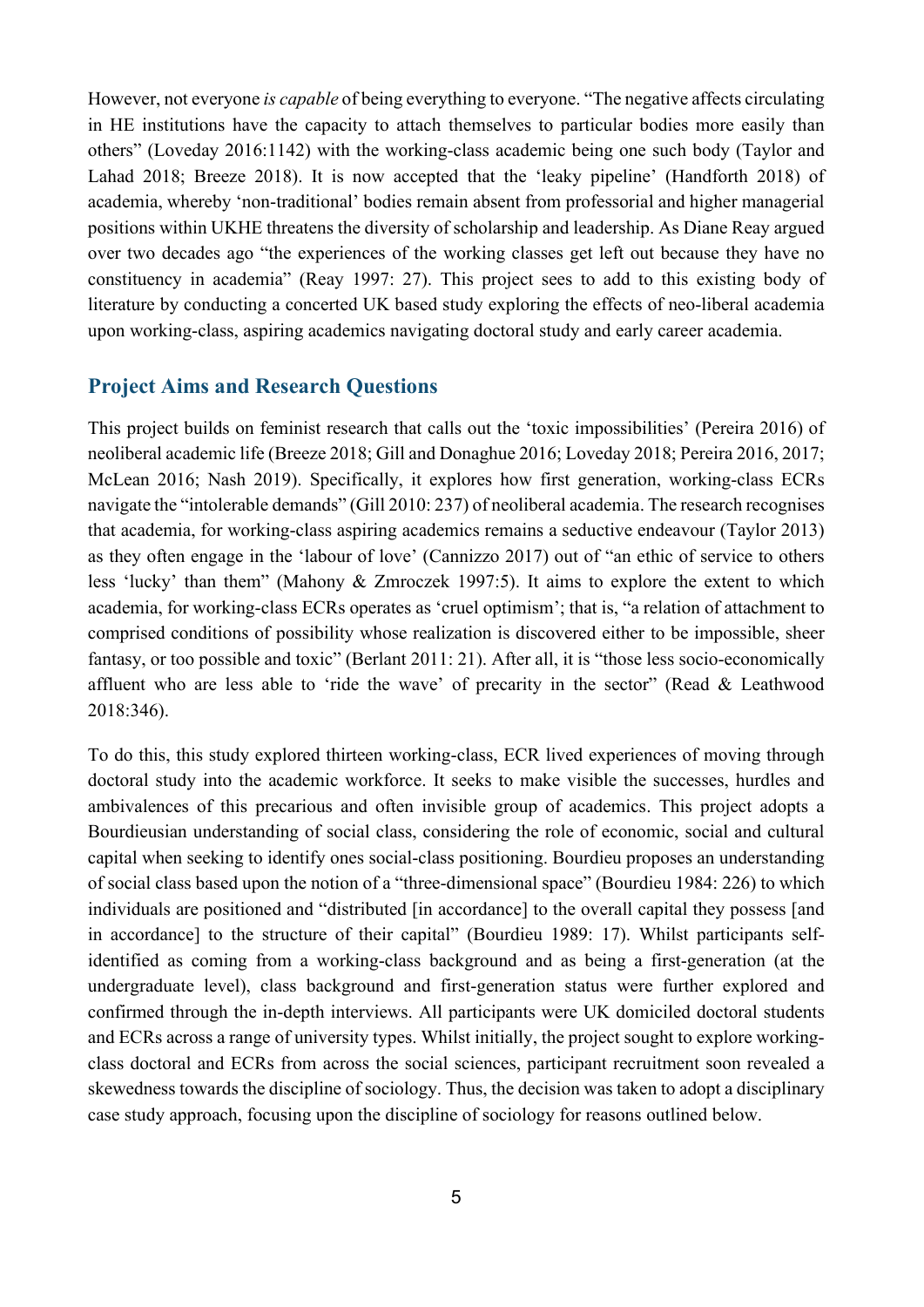#### **Sociology as a Case Study**

The discipline of sociology has been chosen as a manageable case study for a project of this size and scope and for its historical and epistemological significance. According to the seminal sociologist Becker, as sociologists "we can never avoid taking sides" (1996: 245) and thus sociology has subsequently emerged as a discipline with a long history taking the side of the underdog (Becker 1996). At this same time however, Sociology has been characterised by what Buroway summaries to be "the growing gap between the sociological ethos and the world we study" (2005:4). According to Buroway the discipline of sociology has "spent a century building professional knowledge, translating common sense into science" (2005:5) and that it is now sociologies time to take "knowledge back to those from whom it came, making public issues out of private troubles" (Buroway 2005:5). Furthermore, sociology as a discipline, practice and way of thinking is currently undergoing a period of deep reflection in relation to the need to decolonise the sociological imagination (Bhambra and Santos 2017; Bhambra 2021; Bhambra and Holmwood 2021). It's therefore a fruitful moment in the discipline's history to initiate dialogue and discussion pertaining to the classed politics of knowledge and knowledge production in which the disciplines theories and concepts derive from.

This project is underpinned by the following research questions:

- 1. In what ways, if at all, do first-generation working-class ECRs perceive their working-class background as impacting upon their experiences of and progression through doctoral study and into academia?
- 2. How do they generate and navigate their own 'strategies for success' in their working context?
- 3. What are the wider implications of these strategies for success, for example in their personal lives and/or their imagined futures in the academy?
- 4. What can be done, if at all, by stake holders of UKHEs to address working-class doctoral students and early career researchers journey to and through a social-sciences PhD and into academia?

# <span id="page-5-0"></span>**Methodology**

A feminist epistemological approach was employed throughout the research and a number of research modifications were made in light of the pandemic and social distancing restrictions. Ethical approval for this project was granted by the University of Sussex. Semi-structured interviews were conducted with thirteen participants between March and December 2021. Initially, planned fieldwork consisted of two phases:

*Phase-One:* One-one-one interviews were due to be conducted in person or skype with twelve participants to access subjective experiences. Participants were, initially going to invited to partake in a photo-elicitation component of interview or an additional on campus walking-interview. This is on the basis that photo-elicitation prompts talk that is more affective and ineffable (Bagnoli 2009) and makes the familiar act of being an ECR strange thus breaking the ordinariness of everyday ECR life (Collier 1957; Pilcher 2016). Furthermore, aware that "people and place combine" (Moles 2008:1) walking-interviews will employ the act of 'bumbling' to access "the transcendent and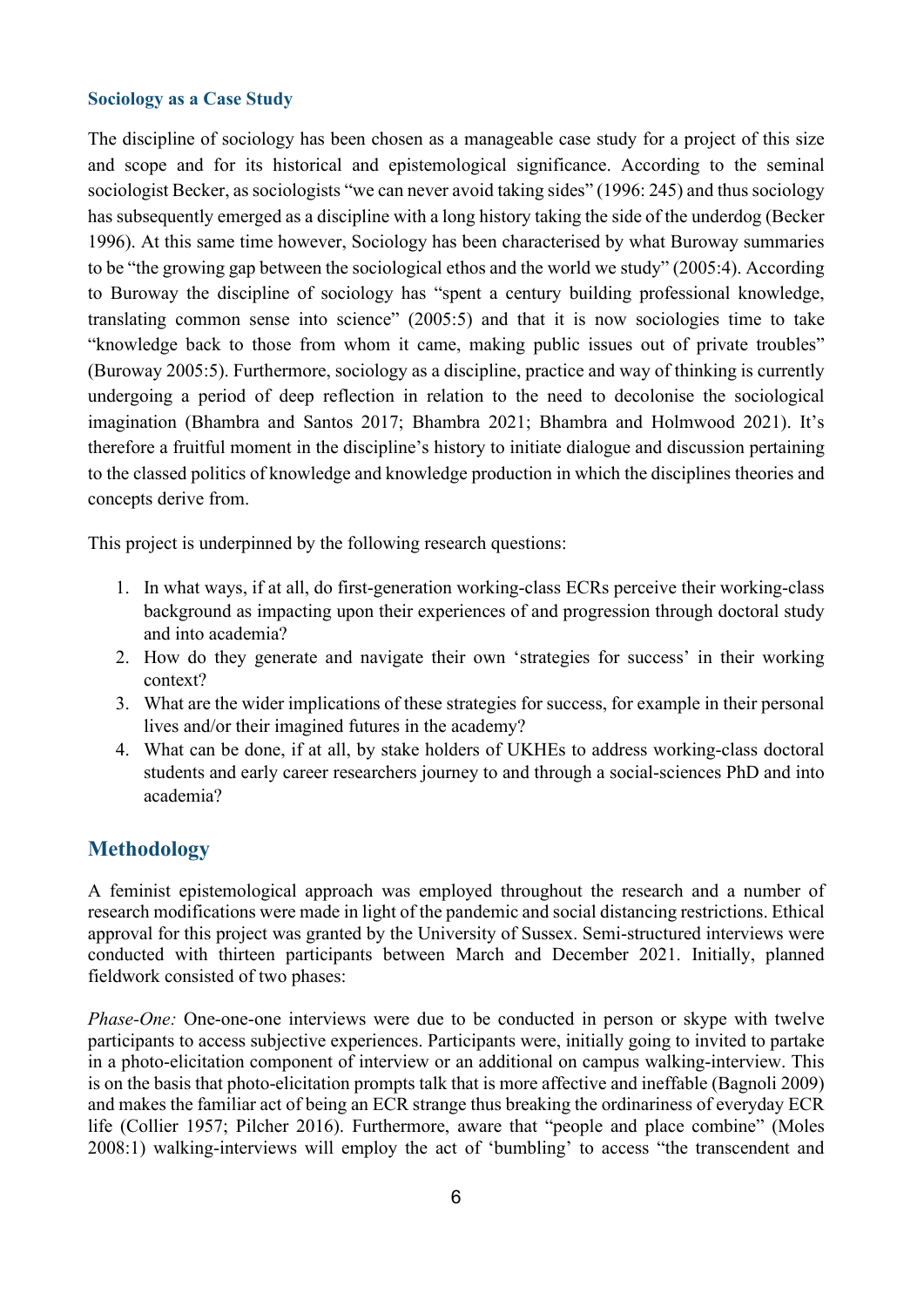reflexive aspect of [participant's] lived experience" (Kusenbach 2003:455) of being working-class and transitioning through doctoral study and academia.

*Phase-Two:* The second phase consisted of collective memory work (CWM) "a group method, involving always the collective analysis of individual written memories" (Onyx and Small 2001:773). CMW was due to be employed in order to elicit previously buried experiences (Crawford et al. 1992). It was initially envisaged that participants would have been invited to partake and asked to write about one remembered instance when they felt their working-class background helped or hindered their experience of and progression through doctoral study and into academia as part of the CRW. From this, the ideas was that, in the workshop participants collectively discuss and analyse said memories. The plan was to conduct two workshops (six participants in each), one held in Scotland and the other London. It was planned that the analysis would focus upon the discussion elicited.

However, due to the pandemic and social-distancing restrictions, face to face methods were dropped. The planned face to face interviews were moved online, and instead conducted through zoom and thus the walking interviews, and CMW did not go ahead. Far from being a hinderance, moving the interviews online allowed for ease of access of participants. This project occurred at a time of immense pressure on individuals and the sector of UKHE as a result of the pandemic a shift to online learning. The participants of the project were leading extremely busy lives, as a result zoom interviews allowed for ease to access as compared to face-to-face interviews, in that, interviews could occur one morning, afternoon or evening without the need to travel, confirmed and or rearranged at short notice. An additional benefit was that zoom also allowed for the ease of access of participants who were geographically spread, to put it simply, though conducting interviews over zoom I was able to access participants from across the country, from Scotland to the Northeast to the Southeast of England and everything in between. This would not have been as possible if the interviews had of occurred face to face, due to time and budgetary constraints upon the project. Moreover, rather than the initial planned nighty minutes, interviews lasted on average two and a half hours with the longest interview lasting three hours thirty-nine minutes. In total, this project elicited thirty hours and fifty-six minutes of interview recording, participant narratives were rich and detailed.

#### **Participants**

Participants were recruited through calls posted on the social media channels of relevant networks, including the British Sociological Association and the Society for Research into Higher Education. An initial pre-interview questionnaire was administered to collect demographic background data such as year of PhD completion, discipline of PhD, institution type and current employment status. Due to anonymity issues, information regarding participants presented throughout this report is vague as per the wishes of those who partook. This is to protect the identity of those who partook, given the relatively small field of the discipline of sociology within the UK, and even smaller field of those ECR's within sociology who are from a working-class background. In total, ten of the thirteen participants were working in academia, twelve had completed their PhD's and one participant had made the decision to leave academia prior to completing the PhD. Every participant that I spoke to received funding for their PhD, a finding discussed in greater detail below. All participants were female, twelve participants identified as white British, and one participant identified as North African.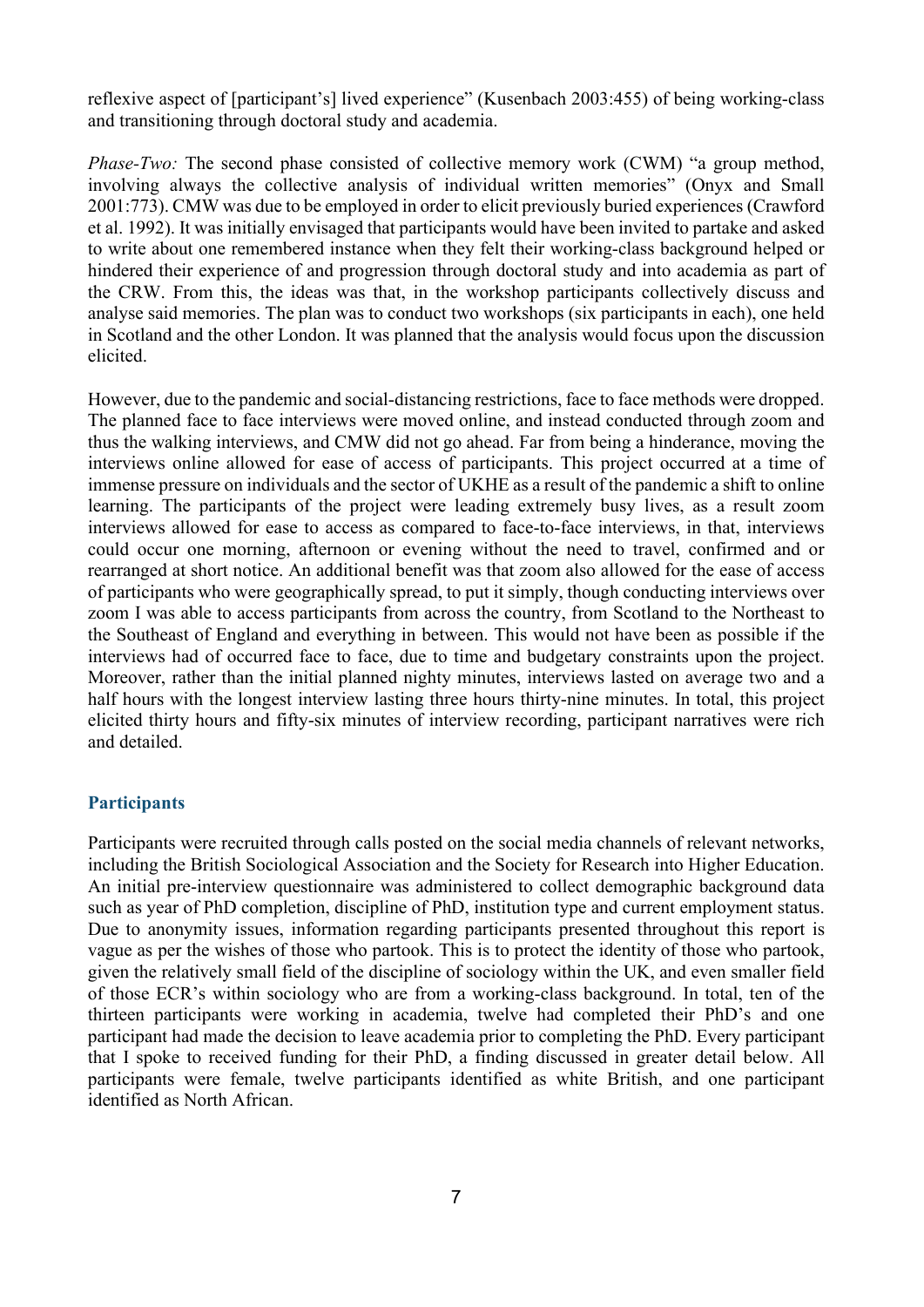#### **Data Analysis**

Interview data was transcribed, anonymised analysed using thematic analysis. Common themes were coded and explored drawing upon the theoretical tools of drawing upon Bourdieusian social theory (1972, 1984, 1989, 1990) alongside academic thinking pertaining to the contemporary landscape of higher education (Taylor and Breeze 2020, Wilson et al 2021, Read and Leathwood)

## <span id="page-7-0"></span>**Findings**

The following research questions underpinned this project:

- 1. In what ways, if at all, do first-generation working-class ECRs perceive their working-class background as impacting upon their experiences of and progression through doctoral study and into academia?
- 2. How do they generate and navigate their own 'strategies for success' in their working context?
- 3. What are the wider implications of these strategies for success, for example in their personal lives and/or their imagined futures in the academy?
- 4. What can be done, if at all, by stake holders of UKHEs to address working-class doctoral students and early career researchers journey to and through a social-sciences PhD and into academia?

The report notes several key broad findings. Firstly, with regards to participants journeys to pursuing a PhD securing full funding and having an academic mentor to guide them through the process was key. Secondly, with regards to progressing from the PhD and into academia the importance of having access to resources (time, money etc) to navigate the precariousness of academia was essential, in addition to the role of place and space. Many of the participants I spoke to were geographically immobile, due to caring commitments, commuting commitments or an outright rejection of the norm that one should move away to secure employment. Interestingly this project found that the new norm of academia ushered in by the pandemic and associated social distancing measures would allow working-class aspiring academics to pursue a career in academia whilst remaining geographically close to their family and home communities. Finally, the inability to navigate precarity in academia, alongside academia as being envisaged as being incompatible with a secure future lead some of the participants I interviewed to leave academia altogether.

#### **The Journey to the PhD**

# *It's all about the money, money, money…*

The financial barriers and burdens of educational 'success' are well documented within the sociology of education literature (Reay 2017). Privileges from the affordances of private tuition, postcode swapping, to not having to work part time at university are well documented within the literature, as are the associated financial challenges of being working-class at university, especially so in light of the tripling of the tuition fee and the rise of debt finance higher education by way of the student loan system. It was of no great surprise then that participants spoke in detail and length about the journey to doctoral study and of the importance of achieving funding. Participants, spoke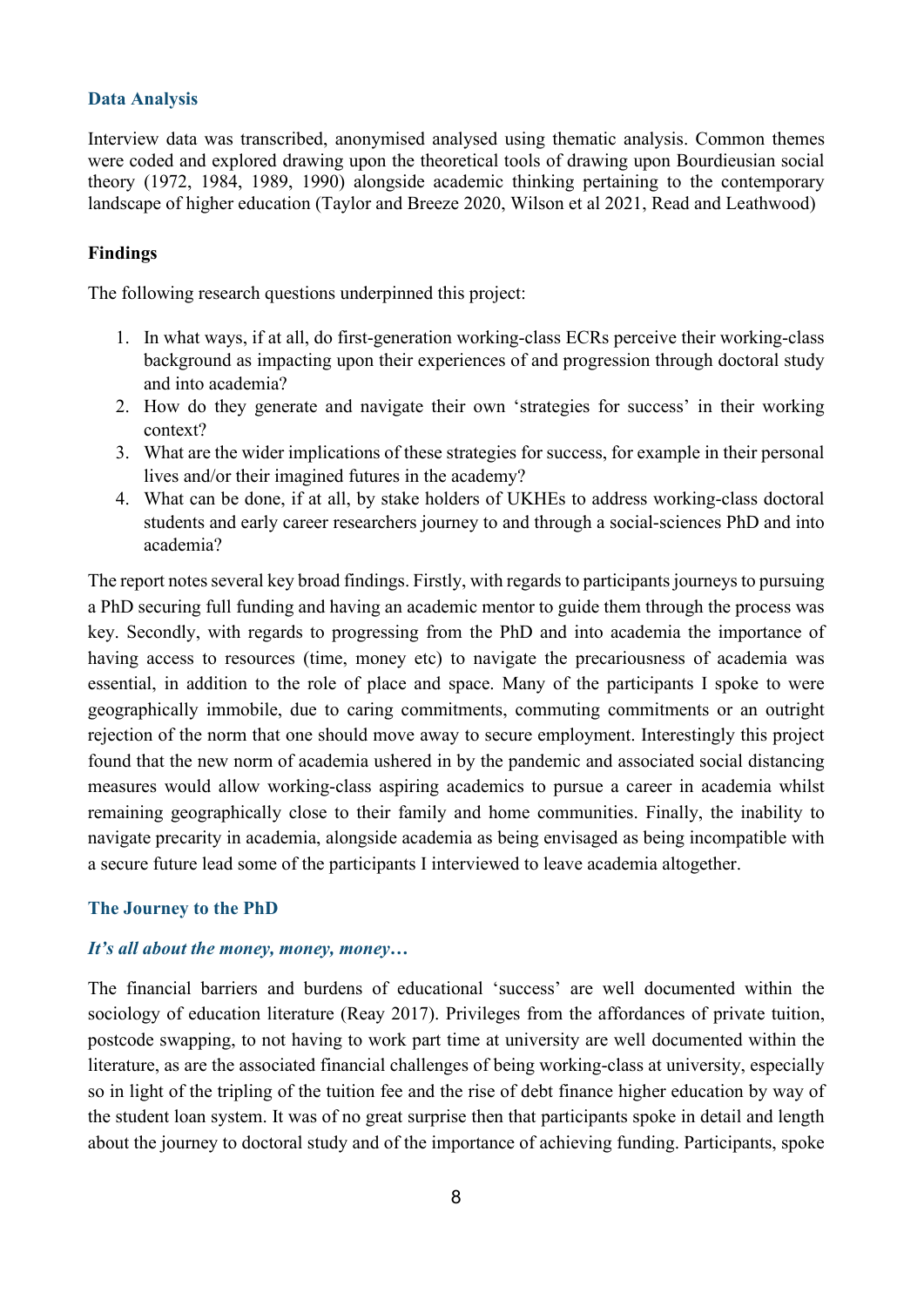about the fact that without funding they just would not have been able to afford to study for their PhD. Many participants spoke about being awarded a scholarship to pursue their master's study, for others, study at the master's level was made possible through combining part time work and part time master's study. However, one thing was clear throughout participants narratives, study at the doctoral level would not have been possible without funding that met both the cost of tuition and living. A striking example is evidenced in the words of participant 5, when she recalls exploring the financial aspect of doctoral study:

*"Oh no, not without funding. People told me, I remember someone saying, "It's totally doable." And thinking really naively, oh it can't be that difficult then. And then you look and again this was a few years ago so it's probably more now and it's £40,000 that you have to pay. It would have been completely impossible." (Participant 5)*

*"Erm, basically, I would never have been able to afford to do it on my own" (Participant 6)*

The issue that is emerging here is that without financial support, and indeed full support by way of scholarship, from either funding bodies or universities themselves the participants of my study would not have been afforded the possibility of pursuing doctoral study. They would have been locked out of academia before they even began.

#### *The Very Important Person*

Participants journeys to doctoral study were also made possible as a result of what I have termed to be the 'very important person'. Participants encountered VIPs as part of their pre doctoral study, mostly during their time as an undergraduate student and occasionally during masters' studies. VIPs functioned as a kind of 'gatekeeper' to post-graduate study and academia in terms of sparking the notion that doctoral study was as possible pathway whilst also providing a window into academia. Participants described how the VIPs often encouraged them to consider further study beyond the undergraduate level. VIPs were academic members of staff such as academic advisors, module convenors or project supervisors that the participants of my study had encountered as part of their course. Participants told me of how, the encouragement on part of the VIP was often in response to academic work that they had submitted of which the VIPs had read: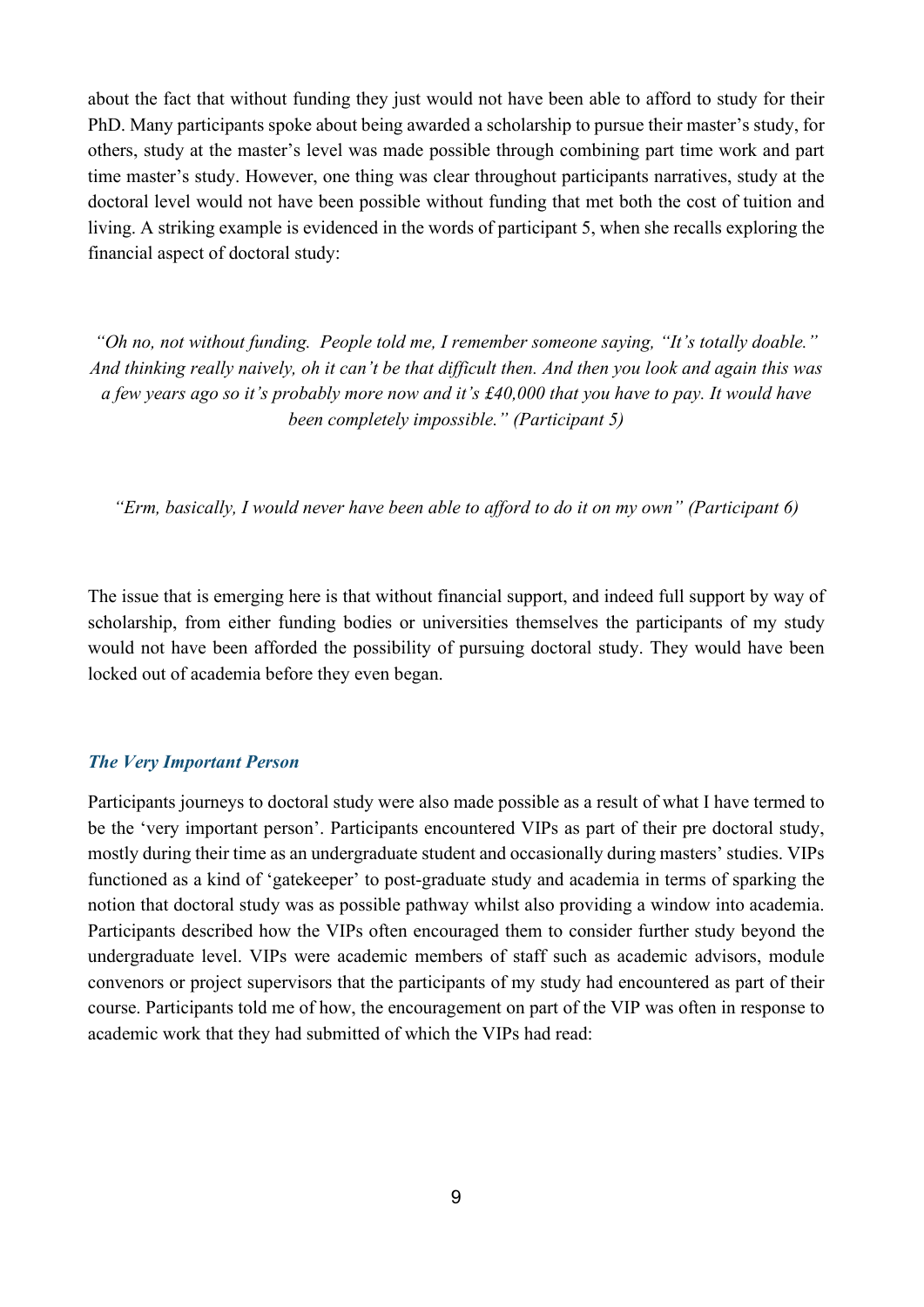*"During my master's dissertation year because I did a whole year for it because it was so slow, the person who was supervising me, I don't know how it came up, we discussed it, she was really encouraging to apply." (Participant 12).*

*"It was just like an essay that had submitted, and a tutor said, you should look at doing a master's after this erm which was really what got me thinking because I've never erm really considered it before I guess I just didn't really know." (Participant 3)*

*"By my 4th year some of the PhD students that were tutoring on courses and stuff they would say to me, "Your stuff is really good. Have you thought about doing a PhD?" And I would be like, "No. What is a PhD?" (Participant 7)*

As participant 4 describes below, the VIP provided a point of contact, someone to talk to, to ask for guidance and advice as well as being someone who also encouraged participant 4 to apply for doctoral study and doctoral funding. VIPs also served to demystify academia, its processes, practices, and rules of the game for participants. Participants described how their VIPs made explicit 'the rules of the game' and served as someone that they felt they were able to turn to for advice.

*"The not knowing is the main one that I always come back to. And I think I have been lucky in that I had someone who was also working class in academia and understood what that meant and really helped me with that and made sure I didn't ever feel, like if there was something they would quite happily be like, "This is what this means…" there would be no questions and no judgement; I am very aware that I am really lucky to have found that and I wouldn't have done it without. I feel like if you don't know and you feel like you're floundering around then the imposter syndrome comes in and you start feeling out of place and all of those things, so I think I was sheltered from that from a certain level I think and I am aware of that." (Participant 4)*

*"I was curious but didn't have anyone to ask basically, or rather there was probably people in my life who I could have asked but I was too embarrassed to ask and so I asked this person, this academic about it in another meeting who very kindly explained it…" (Participant 12).* 

Many of the participants that spoke about having a VIP also made reference to the fact that said VIPs were from a working-class background. Participants commented that this was something that the VIPs had explicitly shared with them, and that this had made participants feel comfortable turning to and opening up to their VIPs in relation to academia. Whilst I cannot speak for the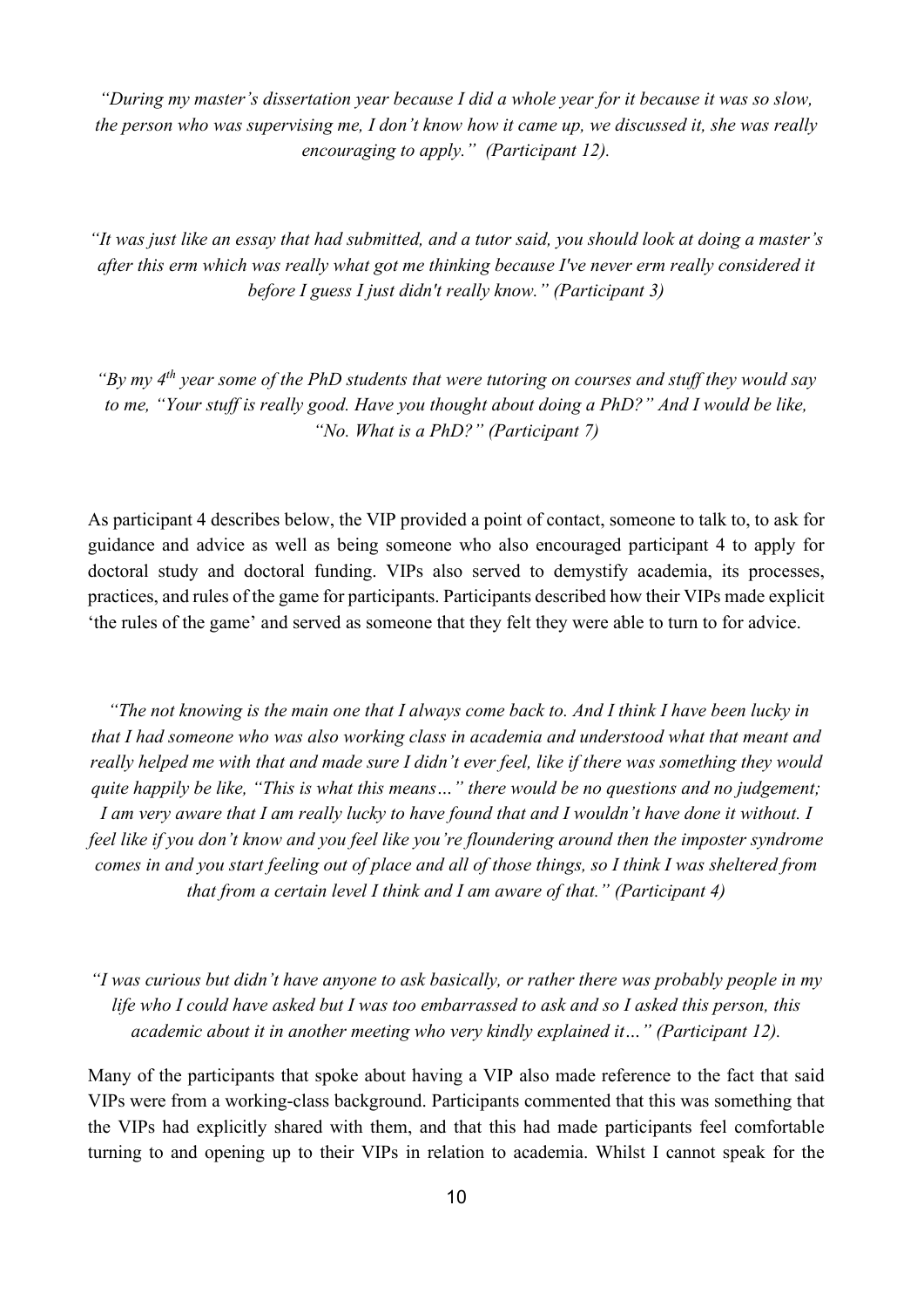motivations of the VIPs, the work of Wilson et al (2021) reflecting upon being working-class in contemporary academia writes of how, as working-class women within academia they held a sympathy and commitment to those students who were struggling socially with university. As the authors write "our own experiences of marginalisation within and outside of academia mean that we are empathetic towards students struggling" (2021: 34). It is clear from participants narratives the importance of having people like them that they could reach out to for guidance and advice. It is important to note that it was the VIPs themselves that often reached out to the participants of my study in response to an academic piece of work that participants had completed. VIPS were often responsible for discussing the possibility of pursuing education beyond the undergraduate level, often going out of their way to offer support and guidance, this was especially the case in relation to helping participants understand and navigate the ESRC scholarship application process, and especially so in relation to proposal writing:

*"They looked over my proposal for me and edited it and all that kind of stuff." (Participant 7)*

*"I did find it all very confusing. And if it wasn't for my tutor who spent a lot of time explaining things to me and breaking things down and looking at drafts and explaining all these different bits and pieces I had to write and how to write them, I would have been really stuck, and I probably wouldn't have got as far as I did because I came in reserve the first time" (Participant 1).*

*"I think I asked lots of people. Like my supervisor worked with me on it and then I knew... One of the people I'd been friends with at [university], she was already a PhD student there, so I asked her to like help me with my application and she was really generous with her time and like helped me write it and stuff. And so, yeah, I think I even asked her again for my like next application. She was probably like, "Why are you doing another one?" (Laughs)" (Participant 2)*

It became clear then, that VIPs spent a considerable amount of time and emotional labour in relation to demystifying the doctoral process, from what a PhD was, to what it entailed to navigating the funding process. Such work represents the hidden work of academia and academia life, work that (some) academic members of staff do out of goodwill and a commitment to their students. It is clear from the narratives above that such guidance and encouragement were foundational in participants journeys to and through academia. However, I wish to echo Wilson et al when they write that: "this form of work and the time and emotional labour invested into it is often of a hidden nature, particularly when we choose to spend extra time with students, or they turn up at our offices upset. It is rarely a kind of extra work that is formalised or acknowledged, and yet it is vital" (Wilson et al 2021: 34). Today the contemporary university is marked by increasing commodification, time is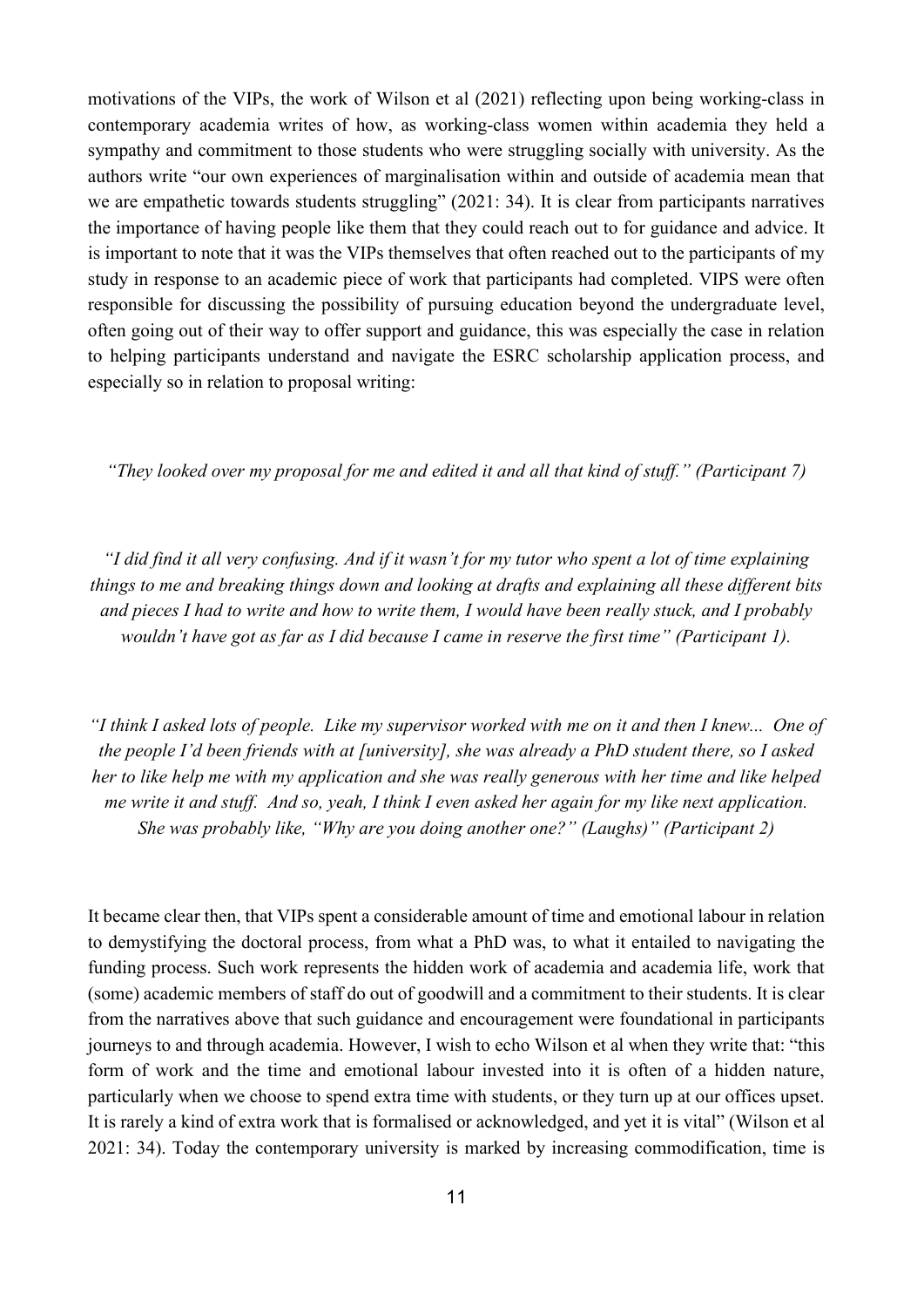counted and squeezed, and accountability and audit cultures prevail (Read and Bradley 2018). Unmanageable workloads are the norm and academic 'goodwill' such as that performed by the VIPs count for nothing by way of the promotions process and thus are increasingly under threat because of the everyday demands of academic life. It is this backdrop that threatens the inclusion of workingclass (and other non-traditional) students from pursuing doctoral study given that time left for acts of goodwill are increasingly under threat.

#### **Navigating the Academic job Market as a Working-Class Early Career Researcher**

#### *Place, Space & Geography (im)mobilities*

The themes of space, place, mobility, and immobility was central to participants narrative when reflecting on their experiences of navigating the academic job market. To get in, and get on, survive and thrive within the academic labour market geographical mobility across county lines, countries and indeed, even continents are often a prerequisite to securing academic employment (precarious or otherwise). However, being academically mobile was not something that characterised most participants desires or possibilities. For some participants, their desire to remain local was a result of caring commitments for family members and reflective of the intersections of participants class and gender that often-pervaded working-class women's lives.

*"Massively for me it was I can't move, I can't move, and so I need to be around, and my dad is on his own and my dad has got long term health implications from drinking his whole entire life, and you know he's had strokes and things so I'm not down as a career. But there is only me and I'm the only, apart from one of his brothers is about. My dad has me and that's it and so. Any job, even when I was looking for other posts it was the reason it had to be it was in [cityname], or commute from [cityname]. I couldn't move elsewhere." (Participant 5)*

For other participants, their desire to remain local was motivated by commitment to stay close to their family member. Participant 3 reflects on her decision to move to the next city, though not a million miles away it was far enough to not be considered as living close to her family.

*"I get enough kind of my mum and stepdad to give me so much guilt, for you know, the fact that I'm going to be raising a child in a different city that's, that's kind of bad enough… Yeah so I never imagined that I'd move away from home it wasn't something that I set out to do at all, erm so I am super close to my family and I." (Participant 3).*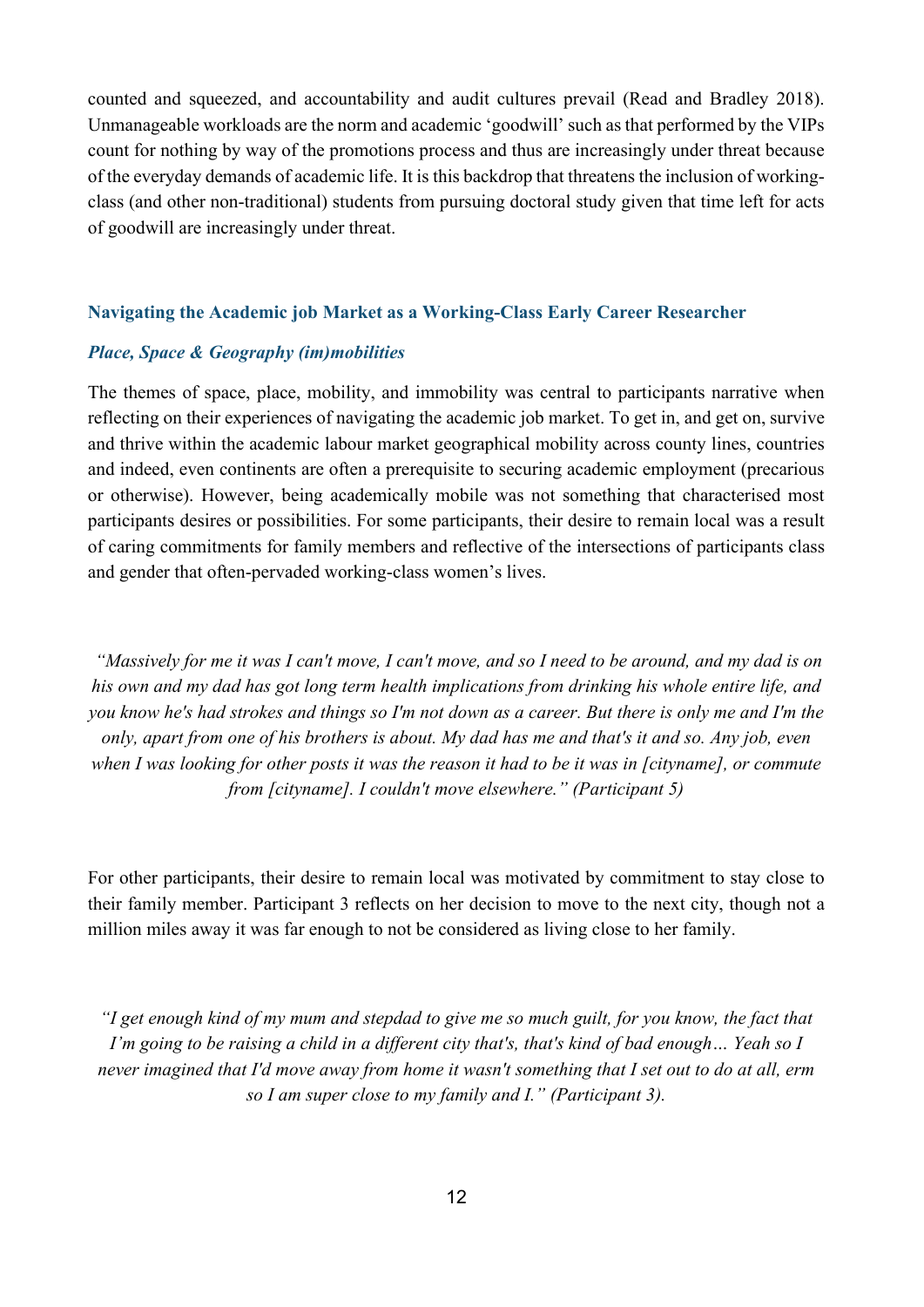For other participants, not wanting to move away was understood as being a direct rejection of the values of contemporary academia, one which is understood as being a hotbed of competition that "pits people against each other, can create nasty office environments and tries to encourage people that everybody's value is 100% in their work" (Participant 7) and simultaneously a valuation of the working-class value towards community.

*"You see people like moving all over the world for work and that kind of stuff I don't buy those kinds of values. I think value is in community and it's in the communities that you belong in and being able to have good respectful supportive relations with people is what I think is valuable, not how many grand I can get, or moving to different countries to go to a more prestigious university, I don't buy it. But I think it's very easy to get caught up in it." (Participant 7)*

#### *Im(mobility) and the Pandemic*

There was hope, given the pandemic and subsequent shift to at home working necessitated by lockdown that academia would open itself up to remote working. It was felt that this would then open up the academic labour market and work possibilities for aspiring working-class academics who wish to pursue a career in academia but who do not wish to or cannot be geographically mobile to work remotely. However, this ideal was met with both caution and suspicion.

*"I think erm something i'm really hopeful will come out of it is that people who are maybe situations like I was who couldn't move away from home. We actually are seeing that they can, they can participate in this labour market and it's, it's a legitimate when you're not working from*  home... But it's a double edged sword that I think that the universities will use that as a way to, to *cut resources to staff well-being and, and you know getting rid of that physical space and that physical space is so important." (Participant 5)*

Despite geographical mobility being a hallmark of the prerequisites of a successful academic career (Sautier 2021) the majority of my participant eschewed such a path. Whether this be a result of the financial costs associated with moving away, the pain of leaving behind family and friends or an outright devaluing of hyper mobility that 'success' within academia often demands.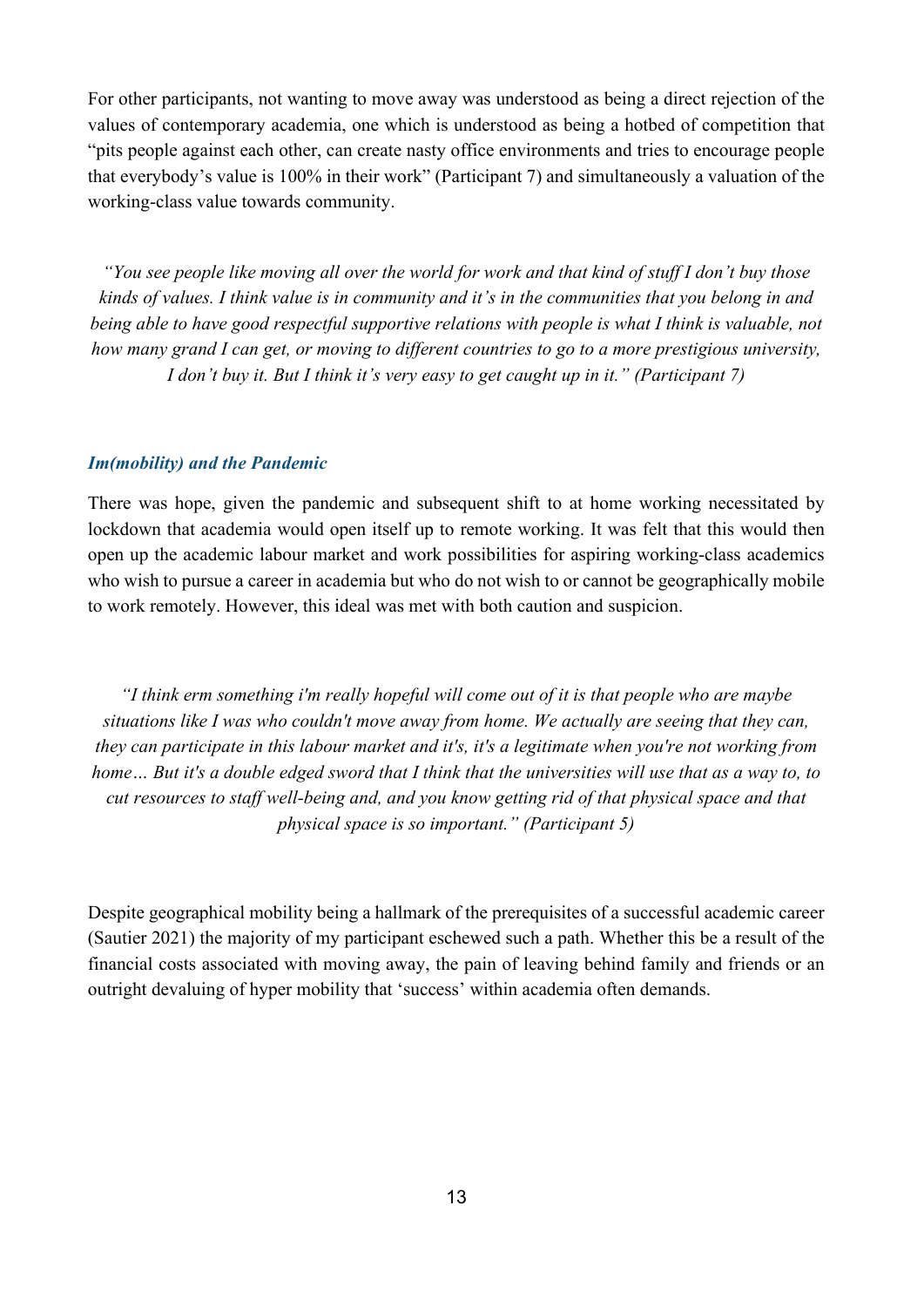#### **Locked Out of Academia**

#### *Navigating Precarity in Academia and Imagined Futures*

Precarity is a theme central to contemporary scholarship pertaining to the landscape of academia (McIlvenna 2022, Read and Leathwood 2020, Read and Leathwood 2018) and has been at the forefront of national union action for the past few years in UKHE. Precarity was also a theme central to participants narratives, especially those who had been forced to leave academia as a result of contemporary conditions. Participants often spoke about precarity experienced whilst studying for the PhD and also illuminated some of the difficulties endured as a result of doctoral funding ending. The precarious, insecure nature of academia was incompatible with participants imagined futures. A stable job, a secure income and at times the aspirations of home ownership and/or being able to meet the monthly bills were viewed as being incompatible with a career in contemporary academia. Participants desires of their imagined futures were not framed around lavish lifestyles, designer handbags or materialism that pervades contemporary consumer culture. Instead, participants simply wanted a stable job, stable enough to secure a home.

*"I want to just live really comfortably, like I think that's... I don't want to ever live hand to mouth, that's my aspiration. Yeah, that's like the only thing." (Participant 2)* 

*"I just started kind of think you know yeah and also like not, not, not, I've been like a permanent contract, or you know, like if I want to have a family… yeah, no contract. You know just being potentially employed every year." (Participant 10).*

For participant 2, securing a well-paid job was one of the reasons as to why she quit her PhD:

*"Yeah, I've got like a really good job, like which is like part of the reason why I didn't really care about quitting because suddenly I was earning like a significant amount, so it didn't really matter as much. That's really awful to say, isn't it?" (Participant 2).* 

Above, participant 10 who was on universal credit immediately after submitting her PhD speaks of how, her desire for a family is incompatible with the insecure, temporary contracts that academia largely affords. The notion that academia was so incompatible with a financially stable future that the participants of my study craved was a constant theme throughout. Academia as a career option did not offer security in the same way that other 'middle-class' professions could offer. Whilst it is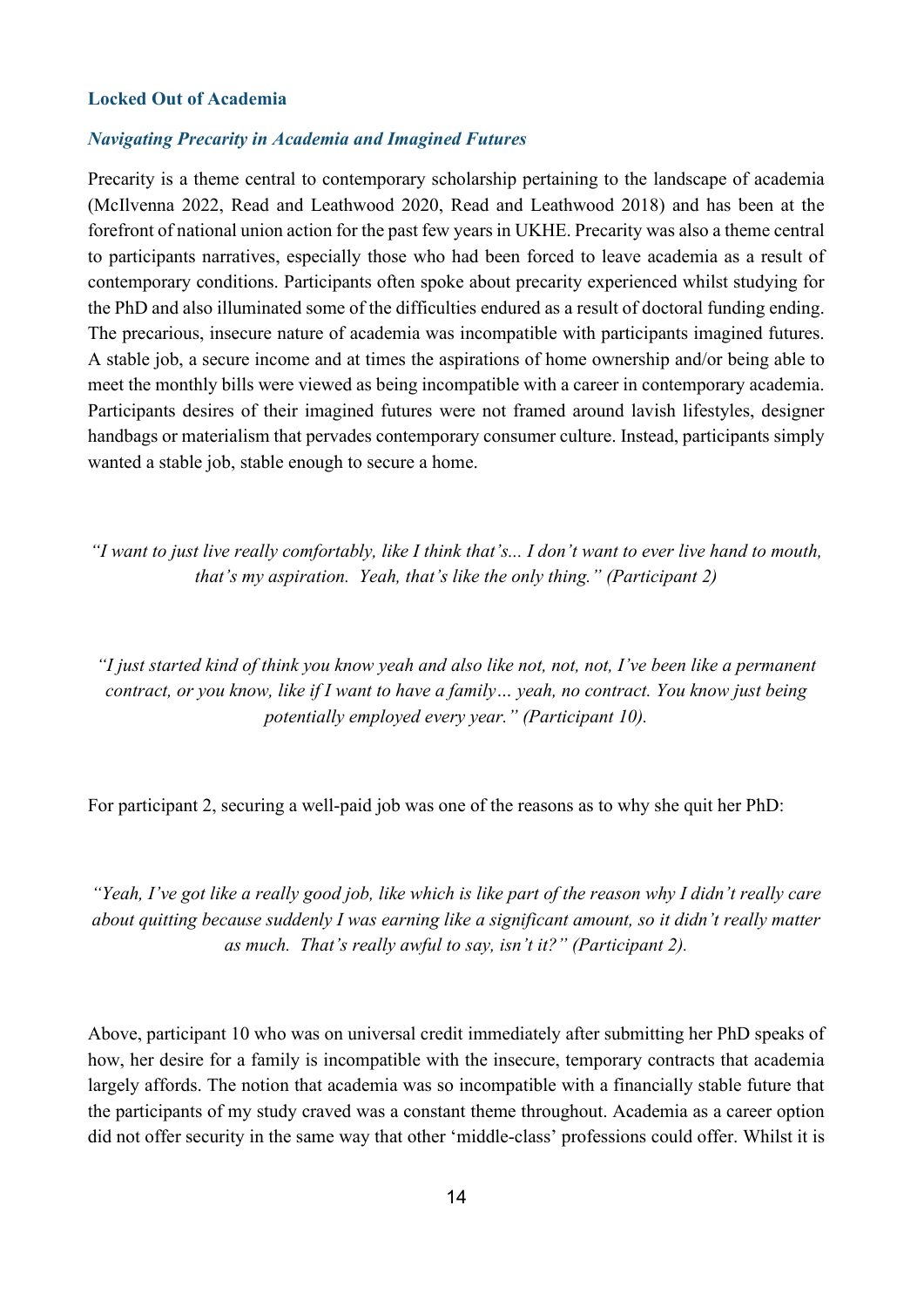important to note that precarity in academia is not confined to working-class persons its effects are perceived to be more acute for those from a working-class background, as participant 2 explained:

*"Like, yeah, everything is always uncertain, like, you know. But the thing is like when a middle class person has like a period of unemployment it doesn't really matter because there's like other things to get them through that period and like, you know, they can like, yeah, have some savings to fall back on and like, you know, they might just tighten their belts a bit but it's not the same as like "I've got nothing." (Participant 2)*

It was not uncommon for the participants of my study to turn to state support such as universal credit during time of precarity either as a result of them finishing their PhD, a short-term contract ending or during periods of job searching. Whilst PhD funding was vital in allowing the participants of my study to pursue doctoral study it should not be seen as a passport into academia. The lack of financial support immediately after PhD submission is limiting for working-class PhD students when they embark on the tricky and competitive process of navigating the academic labour market.

#### *Navigating Precarity During the PhD*

It was not just those who had made the decision to leave academia that had faced precarity throughout their PhD despite having been awarded funding. Participant 12, for instance had informed me of her need to care for an immediate family member due to illness. Participant 12 was not able to temporarily withdraw or go part time as financially this was not possible, and so, she continued with her PhD whilst also caring 24/7:

*"So basically, my option was: stop doing your PhD to care for [family member] because [family member] needed fulltime care at that point, so either do that but you won't get paid because you have to pause your funding, or juggle that caring with still doing your PhD. So basically, what happened was I had to do the latter; I wouldn't have been able to afford my rent and I wouldn't have been able to live without my PhD wage, but that meant nothing was paused. There was a long period of caring and then [family member] died… It meant that when I went back, I was really behind because by now I was in the middle of my second year and as far as my funder and the university were concerned that clock had just been ticking all that time, so I felt really rushed to try and get things started because I hadn't started data collection or anything. If I had money then I could have gone and cared for [family member] and it wouldn't have mattered if my wages had stopped, but equally if I had money, I could have afforded more outside care to care for [family member] because care is so expensive." (Participant 12).* 

Juggling 24/7 care, grieving whilst the PhD timeline was ticking away subsequently meant that when participant 12 was able to return to her doctoral studies not only was she was pushed for time, subsequently requiring an extension, but that she then needed to find a job during her unfunded extension period just to make financial ends meet. This left her not only juggling paid work with the work of her PhD, often finding a few spare hours here, a few spare hours there, but due to a lack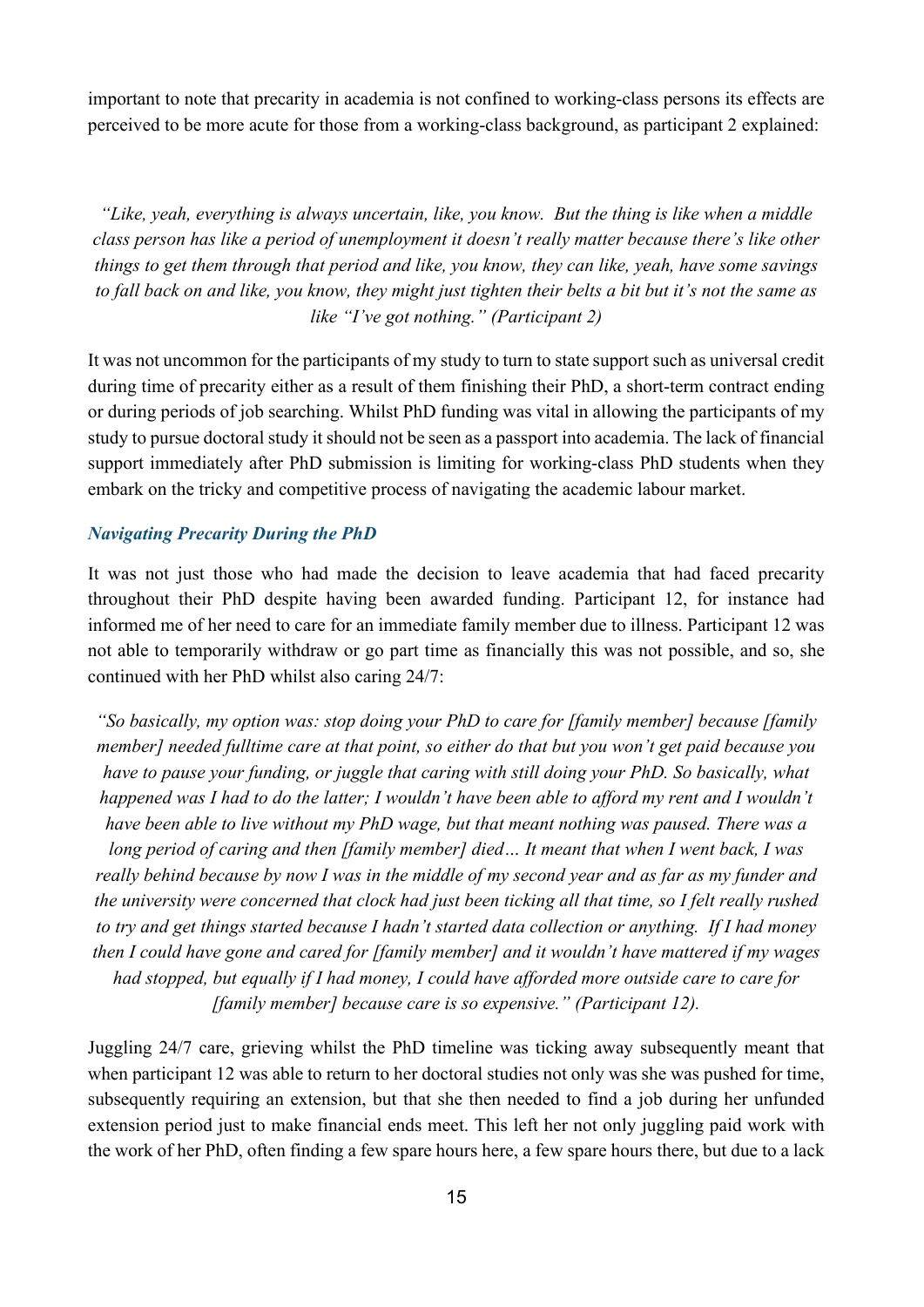of time was also precluded from spending time gaining more academic aligned skills and experience. As participant 12 informed me:

*"When I went back, I was really rushed and really trying to finish, trying to get everything done as quick as possible. And I didn't feel like that was recognised really by the university; it felt like there was no other option really than the one I took… I got like a 3-month extension at the end by which time my funding had run out anyway, so it didn't make much difference. That was all fine but then at the end the last year and 3 months I went back to my job in the college to survive the last year financially... it was a high-pressure job, like I was writing statutory reports for the Government. I remember going to a coffee shop near where I worked at lunchtime and after work to try and do PhD work and it was just a lot. I've known people who have managed to do things like publish during that time or get other good opportunities and I just didn't have a lot of latitude for that kind of work at the time, I think that's basically how it went. A lot of it comes down to just the university haven't foreseen the circumstances of someone who doesn't have money, they'll just assume you'll be alright and it's often not the case." (Participant 12)*

#### *Academic Rejection, Rejecting Academia*

In the current market of academia, doctoral students are increasingly required to demonstrate an ever-growing list of skills, experiences, and achievements, from funding, to publications, to teaching and impact (Pitt and Mewburn 2016, Hay 2017). However, these experiences and achievements require time. In contemporary academia, to survive, one must 'publish or perish'. However, academic publishing is a slow and tedious process, one that demands much time, time that that participant did not possess. The need to work in order to yield an income outweighed the possibility of time being spent writing, rewriting and editing in order to secure publication.

*"I'm on Twitter and everyone's going just got this paper back from four years ago I'm thinking I haven't got four years to be you know. And then like applying for a job that takes weeks to apply for." (Participant 10)*

*"I remember everyone was like, "we've got to publish" and I was like, "okay, great, I need to publish," and then someone would come to me and be like, "okay, I want to do this journal and you can be like the co-editor" and so I was like, oOkay, great, that's really good for my career," but then that takes away so much time from your actual PhD. I don't know how people manage it." (Participant 2)*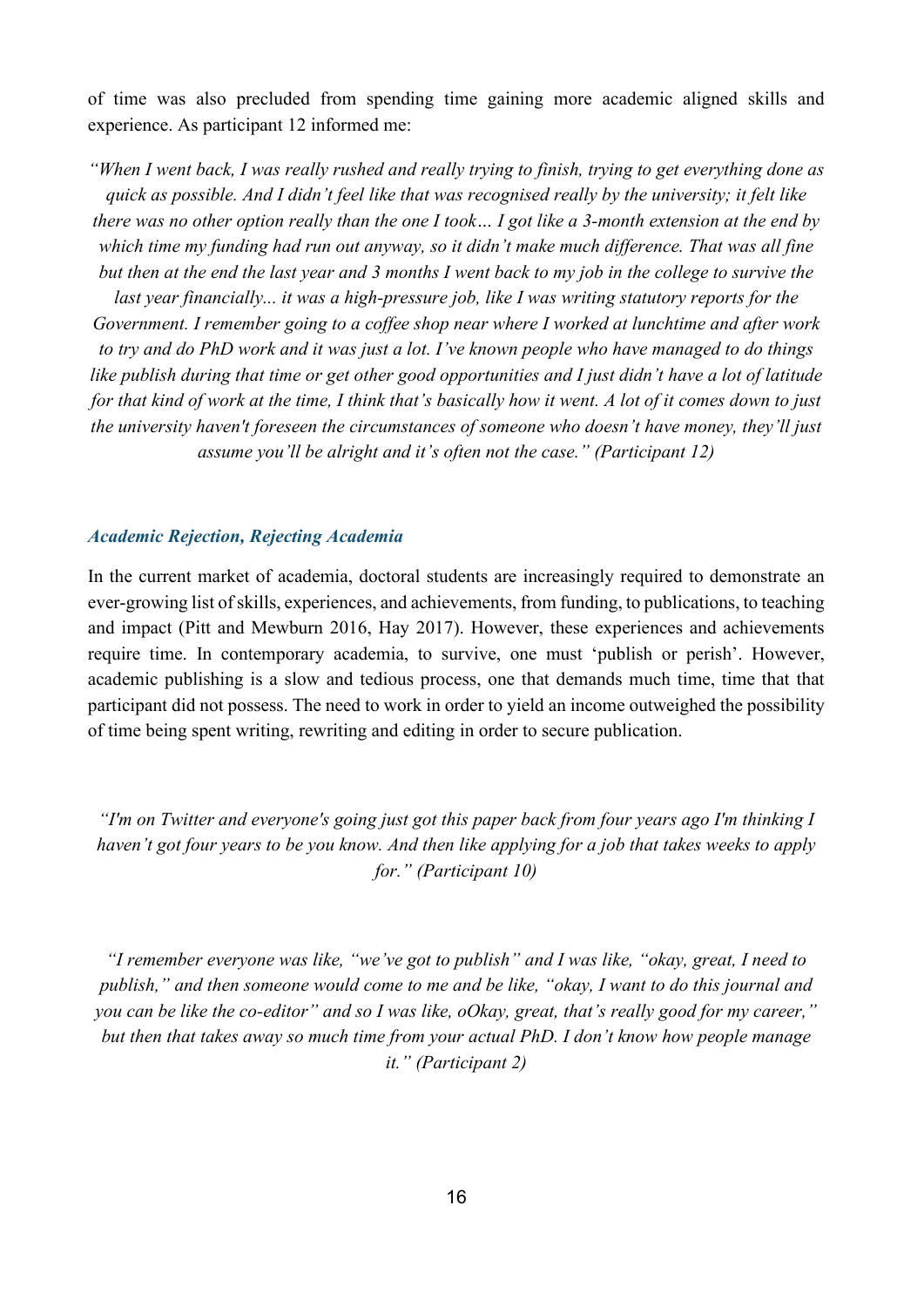*"I've known people who have managed to do things like publish during that time or get other good opportunities and I just didn't have a lot of latitude for that kind of work at the time." (Participant 12)*

Participants often found themselves locked out of academia, unable to access the materials and resources required for successful progression within it. This was especially so in relation to the academic publishing process, the great paywall of academia. Once participants had completed their PhD, time had passed they often were not able to access the academia library system, this in turn meant that academic publishing was difficult if not impossible due to not being able to access the latest material within the field, as participant 6 expressed:

*"It's just like you know I've been an academic Siberia, for fuck knows how long and you're like omg I got rejected from this Journal and it's like I can't even submit to a journal at the minute haven't got the time I haven't got any affiliations fuck all I have got no access to you know libraries, libraries I can't access any of the latest series in the pay world, so and get fucked please with your omg I got rejected from this highly peer reviewed journal, like you know I am on the dole again…" (Participant 6)*

Inherent in the academic career is the reoccurring occupational hazard of rejection (Jaremka et al 2020). Whether it be from funding bodies, academic journals, job applications or the alike, everyone in academia at some points, gets rejected. Rejections are thus, the fabric of academia. Whilst participants spoke about being rejected and gave examples (below) of their rejection they also explained that the constant rejection, and their inability to navigate rejection due to a constraint on time and other resources as discussed, in brief above, subsequently led them (among other factors) to leave academia. Overall, it was the complex mix of the precariousness of academia, the lack of security it afforded yet at the same time the impossible expectations and standards that entry level jobs within academia demanded and participants lack of time (and other resources) that left them unable to navigate such demands that subsequently left them to leave academia. This is no more perfectly captured that in the words of Participant 6.

*"I've got to leave the academia, because I am not going to have a career here in five year's time, you know that that classic interview question where do you see yourself in five years, well actually I see myself still sitting in this fucking attic by myself doing projects where that never see the light of day and scrambling for work and I sort of was like I can't I can't take it anymore yeah I started the process of applying for MED school." (Participant 6)*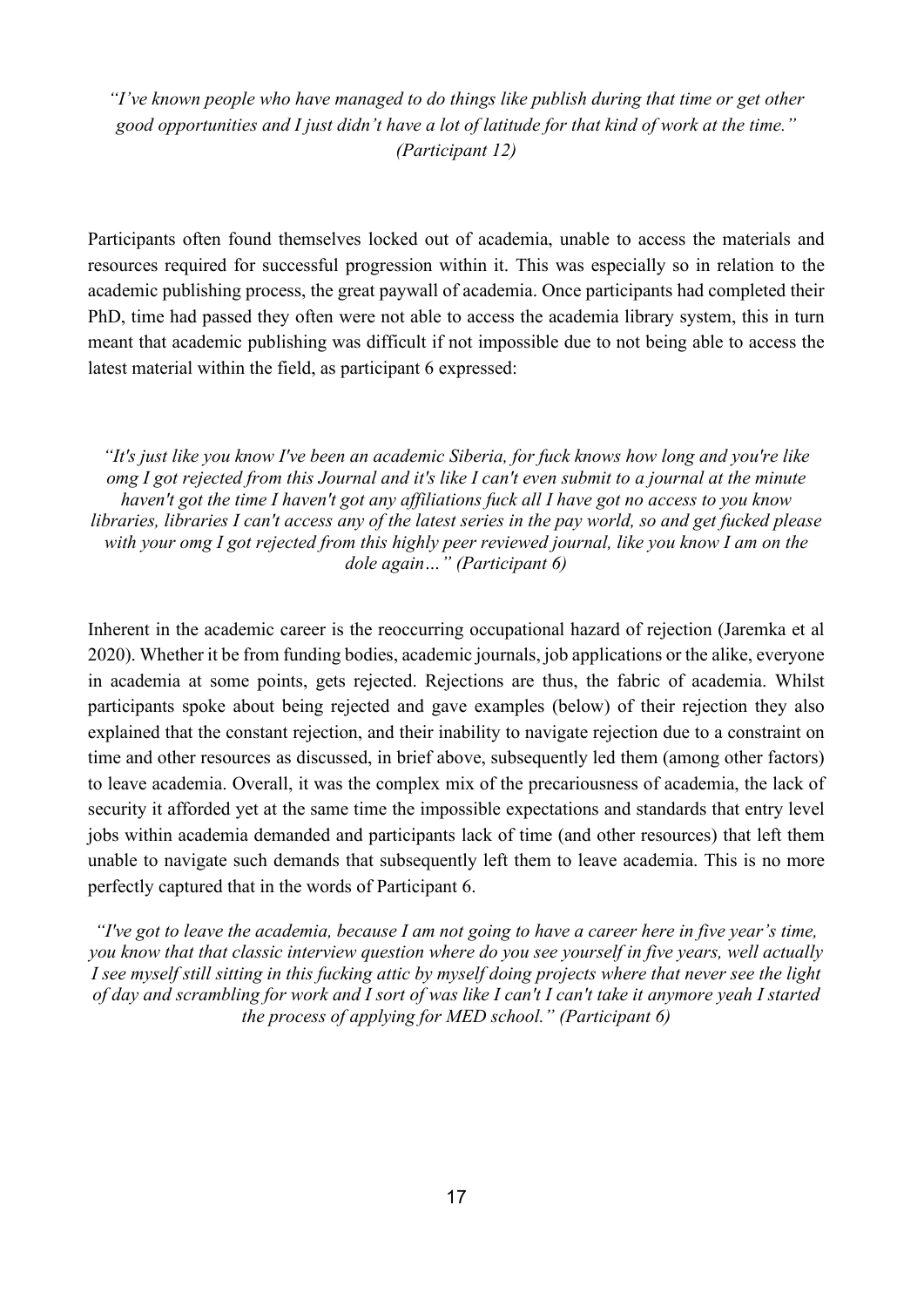# <span id="page-17-0"></span>**Recommendations**

This study proposes several recommendations for institutions, funding bodies, and those working in academia in their recruitment, engagement and support with doctoral scholars and early career researchers from working-class backgrounds:

- 1. It would be valuable for institutions to put in place schemes aimed a demystifying academia and supporting working-class aspiring doctoral researchers through their doctoral applications and funding process. Rather than working-class students being 'lucky' enough to have stumbled across a member of staff who is committed to the aforementioned it would be beneficial if there were more formal processes in place, rather than working-class students depending on personal contacts and the goodwill of staff members.
- 2. In order to foster an academia that is more reflective of the wider community that it serves doctoral funders are increasingly adopting 'widening participation' strategies. Funders, instructions and the alike should include a working-class background /and being the first in the family to attend university into 'widening participation' definitions / criterions and subsequent 'widening participation' efforts. For example, the ESRC SeNSS scheme currently allows for one additional nomination from applicants who are from a widening participation background. However, social class is not taken into account, and coming from a working-class background and being the first in your family to attend university is not considered as a 'widening participation' criterion. Whilst POLAR 4 Quintiles 1 and 2 are drawn upon to identify low participation areas this does not always map onto class background, and there will be many working-class persons who do not live in POLAR4 Quintiles 1 and 2 and thus fall outside of this 'widening participation' measurement.
- 3. Participants often spoke about the need to acquire CV building skills and experiences alongside doctoral study in order for them to be competitive in the post-doctoral academic labour market. However, participants also expressed confusion as to what to prioritise, it would be valuable for institutions and funders to put in place some schemes / workshops aimed at addressing this. For working-class students who are the first in their family to study at university, knowing which endeavours to seek out and prioritise serves as a great source of confusion and anxiety.
- 4. Funders and institutions could recognise and provide further assistance with specific challenges for working-class doctoral students and early career researchers wishing to pursue a career in academia, such as academic CV building, writing cover letters and applications, interview norms and practices. As well are more equitable opportunities to gain experiences and skills aligned with academia (for example, transparency in distributing graduate teaching and research assistance opportunities).
- 5. Funders, postdoctoral or otherwise, should not look more favourably on those applications where the applicant holder is moving university, and should accept that some applicants might just not want to be geographically mobile (without having an exceptional reason i.e., such as caring commitments, or other exceptional academic reasons). For example, the British Academy encourages applications to consider moving, as the post-doctoral guidance notes writes that": "Applicants are encouraged to consider moving to a different institution for the Postdoctoral Fellowship from that at which the doctorate was undertaken, but there is no requirement to do so" (The British Academy 2022:3).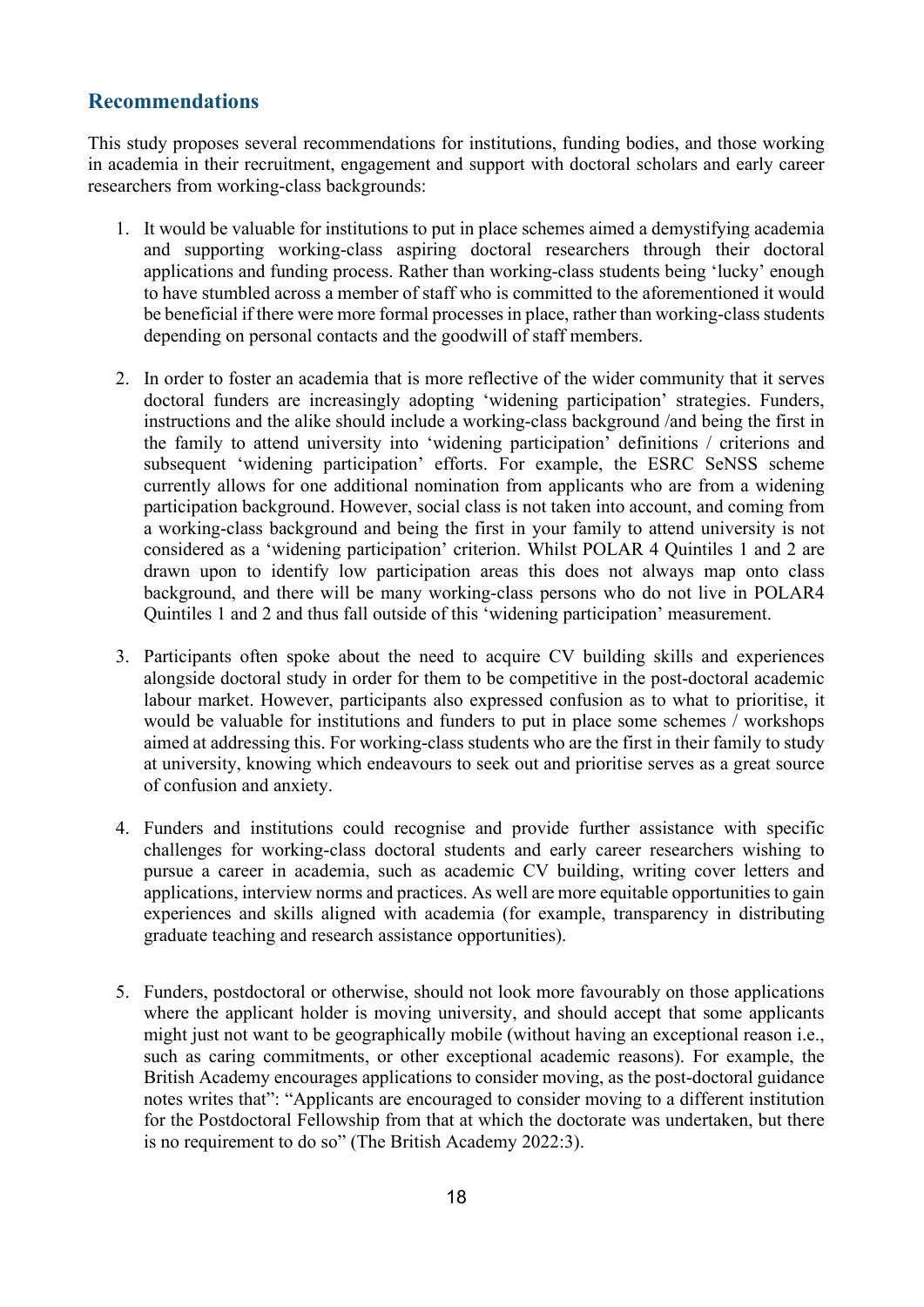6. Funding bodies could recognise the financial precariousness for doctoral students, especially so for those from working-class backgrounds and thus financially support funding holders beyond the PhD and during times of ill health and exceptional circumstances. Periods of paid sick leave, and additional financing available for exceptional circumstances as well as a funded grace period following the submission of the PhD in order to support working-class aspiring academics navigate the immediate post PhD submission period.

#### **Conclusion**

This project has explored the experiences of thirteen working-class early career researchers' experiences of navigating doctoral study on Sociology PhD programmes across various UK universities. Twelve had completed their PhD's, one had left prior to completion. Ten participants were currently employed in academia (precariously or otherwise), and three had chosen to leave academia, working instead in the third sector. It has explored working-class early career researcher's reflections on the transition to and through a Sociology PhD and into academia in three ways. Firstly, it has explored what ways, if at all, do first-generation working-class ECRs perceive their workingclass background as impacting upon their experiences of and progression through doctoral study and into academia? Secondly, it sought to uncover participants 'strategies for successes within their working context. Thirdly, this project sought to explore the implications of pursuing academia and thus the various strategies for success, in participants personal lives and/or their imagined futures in the academy. In journeying to the PhD, the importance of receiving scholarship funding and the importance of the VIP were highlighted. VIPs were often academic points of contacts, who were mostly (though not always) from a working-class background functioned as a kind of 'gatekeeper' to post-graduate study and academia. VIPs often sparked the notion that doctoral study was a possible pathway and provided a window into academia, demystifying academia, the postgraduate applications / scholarship process and beyond. Participants accounts also demonstrate a range of barriers, including a rejection of the need to be hyper geographically mobile in order to secure academic employment, the precarious nature of navigating the academic job market and academia per se. Participants also spoke at length about the multitude of skills and experiences that they were required to demonstrate in order to navigate the academic job market. The future of UKHE and the diversity of leadership and scholarship is currently under threat. I argue that the values of diversity, accessibility and inclusivity, especially that of class diversity that universities are quick to espouse be placed at the centre of higher education policy and practice, especially so at the postgraduate level. Further analysis of this research findings and data is planned.

I am also planning a further dissemination event to occur in the 22-23 academic year. This will bring together those interested in the field of inequalities in higher education that was unable to go ahead earlier due to the pandemic. Furthermore, receiving funding from SRHE has not only allowed this project but has also allowed me think about how I can expand upon my research project and upscale it in the future.

## <span id="page-18-0"></span>**Presentations and Publications**

Rowell, C. (2021). "No words, just two letters 'Dr'": Working-class early career researcher's reflections on the transition to and through a social-sciences PhD and into academia. *SRHE*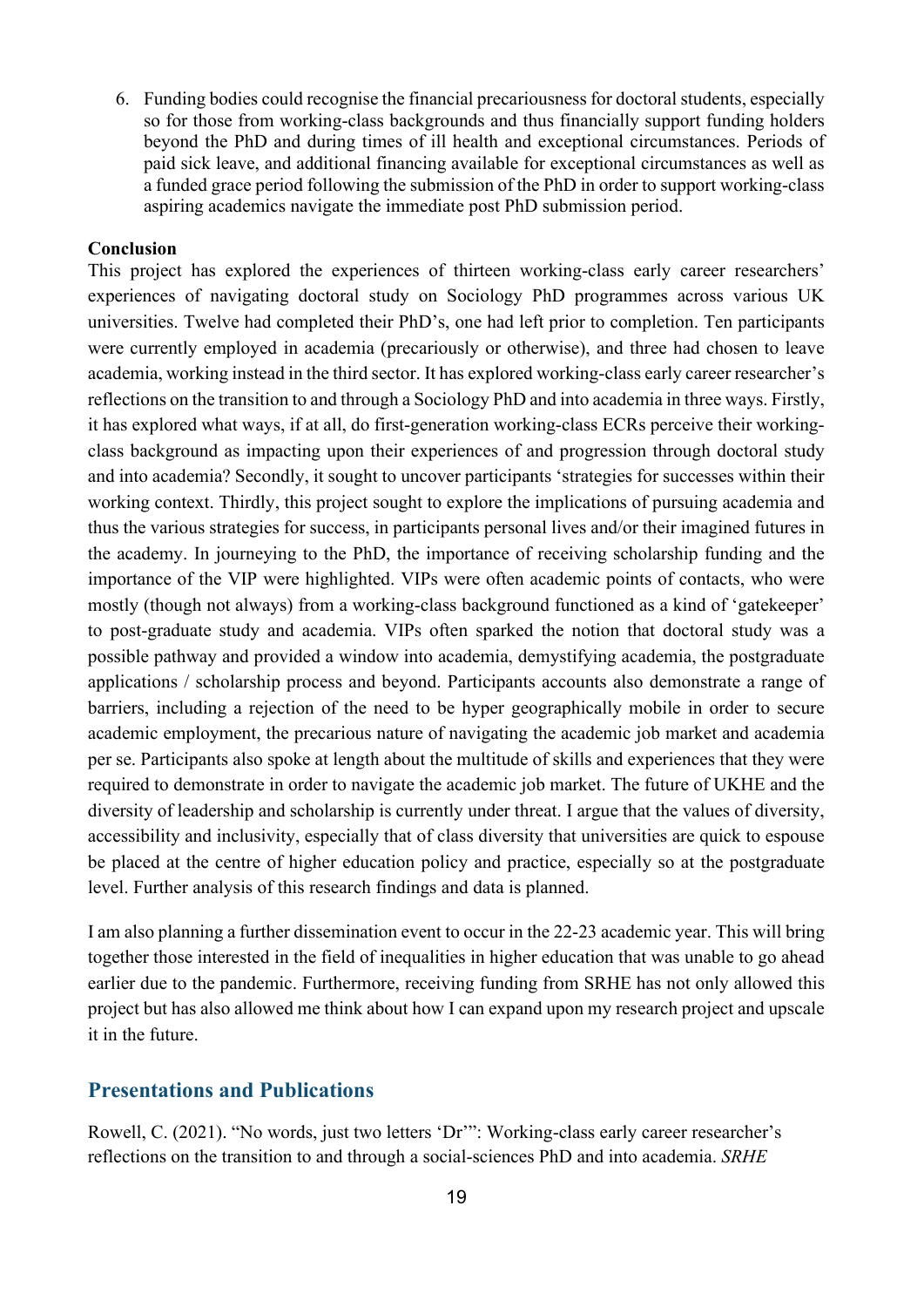*International Research Conference 2021: (Re)connecting, (Re)building: Higher Education in Transformative Times, 6 – 10 December 2021.* 

Rowell, C. (2022). "No words, just two letters 'Dr'": Working-class early career researcher's reflections on the transition to and through a social-sciences PhD and into academia. *BSA Annual Conference 2022: Building Equality and Justice Now, 20 – 22 April 2022.* 

Rowell, C. (2022). "No words, just two letters 'Dr'": Working-class early career researcher's reflections on the transition to and through a social-sciences PhD and into academia. European Conference on Educational Research. *Education in a Changing World: The impact of global realities on the prospects and experiences of educational research. 01 - 10 September 2022.* 

Rowell, C. (2021). "No words, just two letters 'Dr'": Working-class early career researcher's reflections on the transition to and through a social-sciences PhD and into academia. SRHEblog.com

## In process:

Rowell, C. (in progress) Class Dismissed? Peripheral Participation and The Pipeline to Academia: Working-class academics trajectories to and through a PhD in Sociology. To be submitted to *Sociology* in Autumn 2022

A blog on 'It's all about the money' (in progress) to be submitted to the LSE Impact of Social Sciences or similar blog.

# <span id="page-19-0"></span>**References**

Bagnoli, A., (2009) Beyond the standard interview: The use of graphic elicitation and arts-based methods. Qualitative research, 9(5), 547-570.

Becker, H, S. (1996) "Whose side are we on." Social Problems. 14, 239.

Berlant, L. (2007) Cruel optimism: on Marx, loss and the senses. New Formations, (63), pp.33-52.

Bhambra, G. (2021) Decolonizing critical theory?: epistemological justice, progress, reparations. Critical Times, 4 (1). pp. 73-89.

Bhambra, G.K. & Holmwood, J., (2021). Colonialism and Modern Social Theory. John Wiley & Sons.

Bhambra, G.K. and Santos, B.D.S., 2017. Introduction: Global challenges for sociology. Sociology, 51(1), pp.3-10.

Bourdieu, P (1972) Outline of a theory of practice. Cambridge: Cambridge University Press.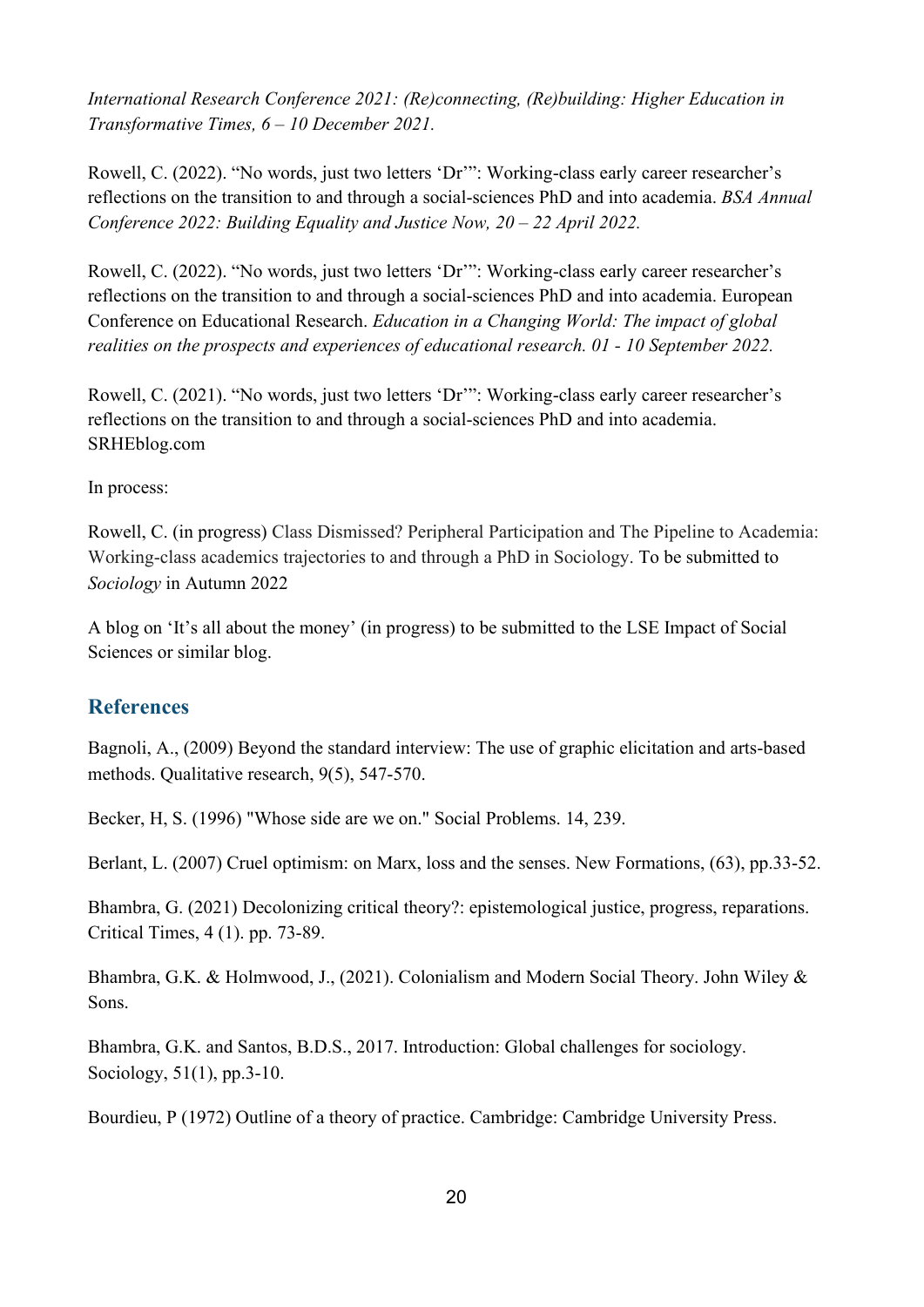Bourdieu, P (1984) Distinction: a social critique of the judgement of taste. London: Routledge & Kegan Paul.

Bourdieu, P (1989) Social space and symbolic power. Sociological theory, 7(1): 14-25.

Bourdieu, P (1990) The logic of practice. Cambridge, Polity Press.

Breeze, M. (2018) Imposter syndrome as a public feeling. In: Taylor, Y. & Lahad, K. eds. Feeling academic in the neoliberal University: feminist flights, fights and failures. Cham, Switzerland: Palgrave Macmillan: 191-219.

Burawoy, M., 2005. For public sociology. American sociological review, 70(1), pp.4-28.

Cannizzo, F. (2018) 'You've got to love what you do': Academic labour in a culture of authenticity. The Sociological Review, 66(1), pp.91-106.

Collier, J., (1957) Photography in anthropology: A report on two experiments. American anthropologist, 59(5), 843-859.

Crawford, J., Kippax, S., Onyx, J., Gault, U., & Benton, P. (1992) Emotion and gender: Constructing meaning from memory. London: Sage.

Gill, R. (2010). Breaking the silence: the hidden injuries of the neoliberal university. In: Flood, R. & Gill, R. eds. Secrecy and silence in the research process: Feminist reflections. London: Routledge: 228-244.

Gill, R., & Donaghue, N. (2016) Resilience, apps and reluctant individualism: technologies of self in the neoliberal academy. Women's studies international forum. 54:91-99.

Handforth, R. (2018) Exploring the career aspirations of women doctoral students: a longitudinal qualitative study, Sheffield Hallam University, Sheffield: UK.

Hay, I., 2017. How to be an academic superhero: Establishing and sustaining a Successful Career in the Social Sciences, Arts and Humanities. Edward Elgar Publishing.

Jaremka, L.M., Ackerman, J.M., Gawronski, B., Rule, N.O., Sweeny, K., Tropp, L.R., Metz, M.A., Molina, L., Ryan, W.S. and Vick, S.B., 2020. Common academic experiences no one talks about: Repeated rejection, impostor syndrome, and burnout. Perspectives on Psychological Science, 15(3), pp.519-543.

Knights, D. and Clarke, C.A. (2014) 'It's a Bittersweet Symphony, this Life: Fragile Academic Selves and Insecure Identities at Work', Organization Studies 35( 3): 335– 57.

Kusenbach, M., (2003) Street phenomenology: The go-along as ethnographic research tool. Ethnography, 4(3), 455-485.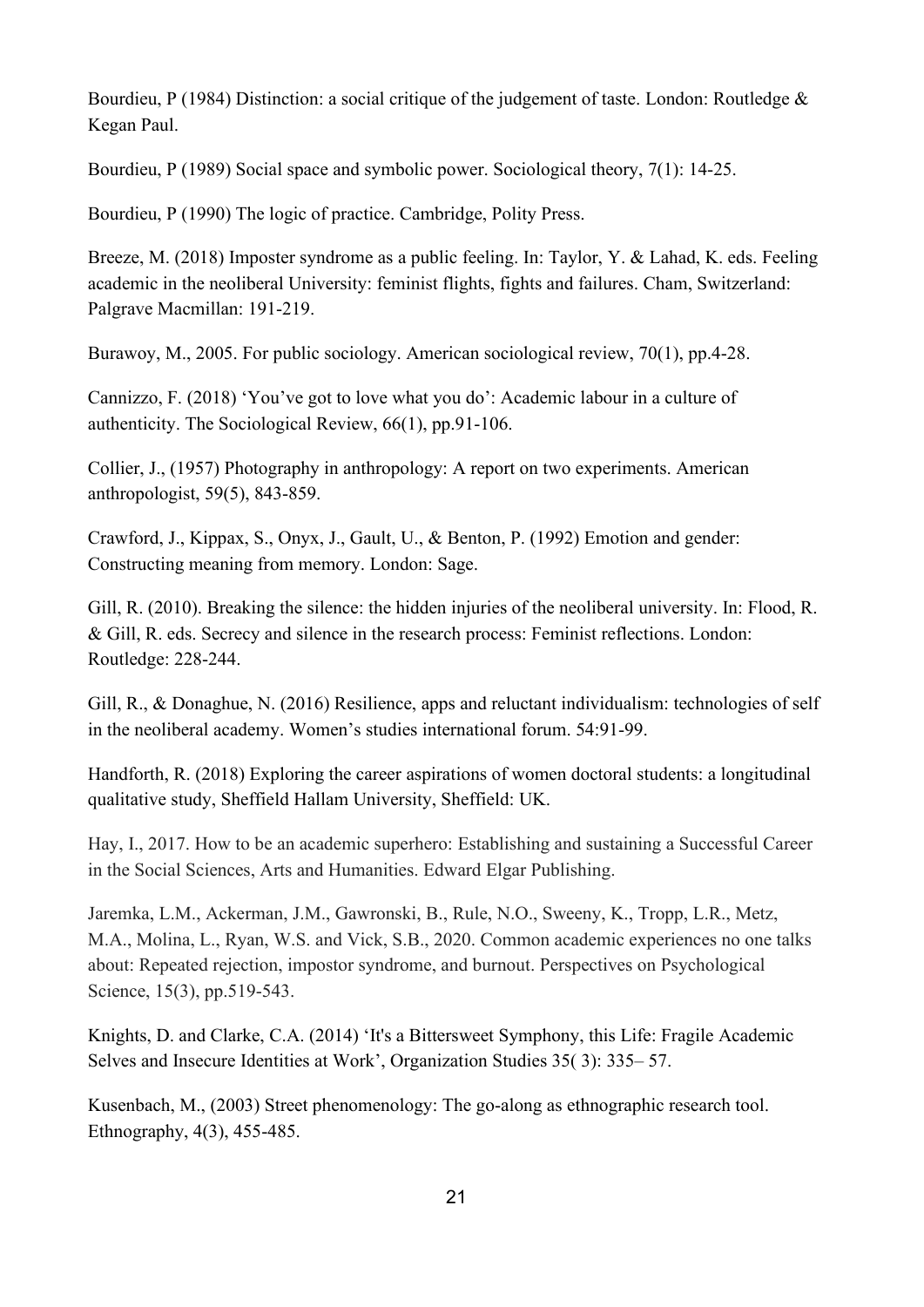Loveday, V. (2016) Embodying deficiency through 'affective practice': shame, relationality, and the lived experience of social class and gender in higher education. Sociology, 50(6): 1140-1155.

Loveday, V. (2018) The neurotic academic: anxiety, casualisation, and governance in the neoliberalising university. Journal of cultural economy, 11(2): 154-166.

Maclean, K. (2016) Sanity, 'madness', and the academy. The Canadian Geographer, 60 (2), 181– 191.

Mahony, P., & Zmroczek, C. (1997) Why Class Matters. In P. Mahony and C. Zmrocrek (eds), Class Matters: Working Class Women's perspectives on Social Class. London: Taylor & Francis: 1-7.

McIlvenna, U., 2022. Leaving academia: The harm and heartbreak of precarity. Advocate: Journal of the National Tertiary Education Union, 29(1), pp.17-19.

Moles, K. (2008) A walk in thirdspace: place, methods and walking. Sociological Research Online, 13(4):2.

Nash, K. (2019) Neo-liberalisation, universities and the values of bureaucracy. The Sociological Review, 67(1), pp.178-193.

Onyx, J. and Small, J., (2001) Memory-work: The method. Qualitative Inquiry, 7(6), pp.773-786.

Pásztor, A. and Wakeling, P. (2018) All PhDs are equal but… Institutional and social stratification in access to the doctorate. British Journal of Sociology of Education, 39(7), pp.982-997.

Pereira, M.M. (2016) Struggling within and beyond the performative university: articulating activism and working in an "academia without wall". Women's studies international forum, 54: 100-110.

Pereira, M.M. (2017) Power, Knowledge and Feminist Scholarship: An ethnography of academia. London: Routledge.

Pilcher, K., Martin, W. and Williams, V., 2016. Issues of collaboration, representation, meaning and emotions: Utilising participant-led visual diaries to capture the everyday lives of people in mid to later life. International Journal of Social Research Methodology, 19(6), 677-692.

Pitt, R. and Mewburn, I. (2016) Academic superheroes? A critical analysis of academic job descriptions. Journal of Higher Education Policy and Management, 38(1), pp.88-101.

Read, B. and Bradley, L. (2018) Gender, Time and 'Waiting' in Everyday Academic Life, in Y. Taylor and K. Lahad (eds) Feeling Academic in the Neoliberal University: Feminist Flights, Fights and Failures (London, Palgrave Macmillan), 221-242.